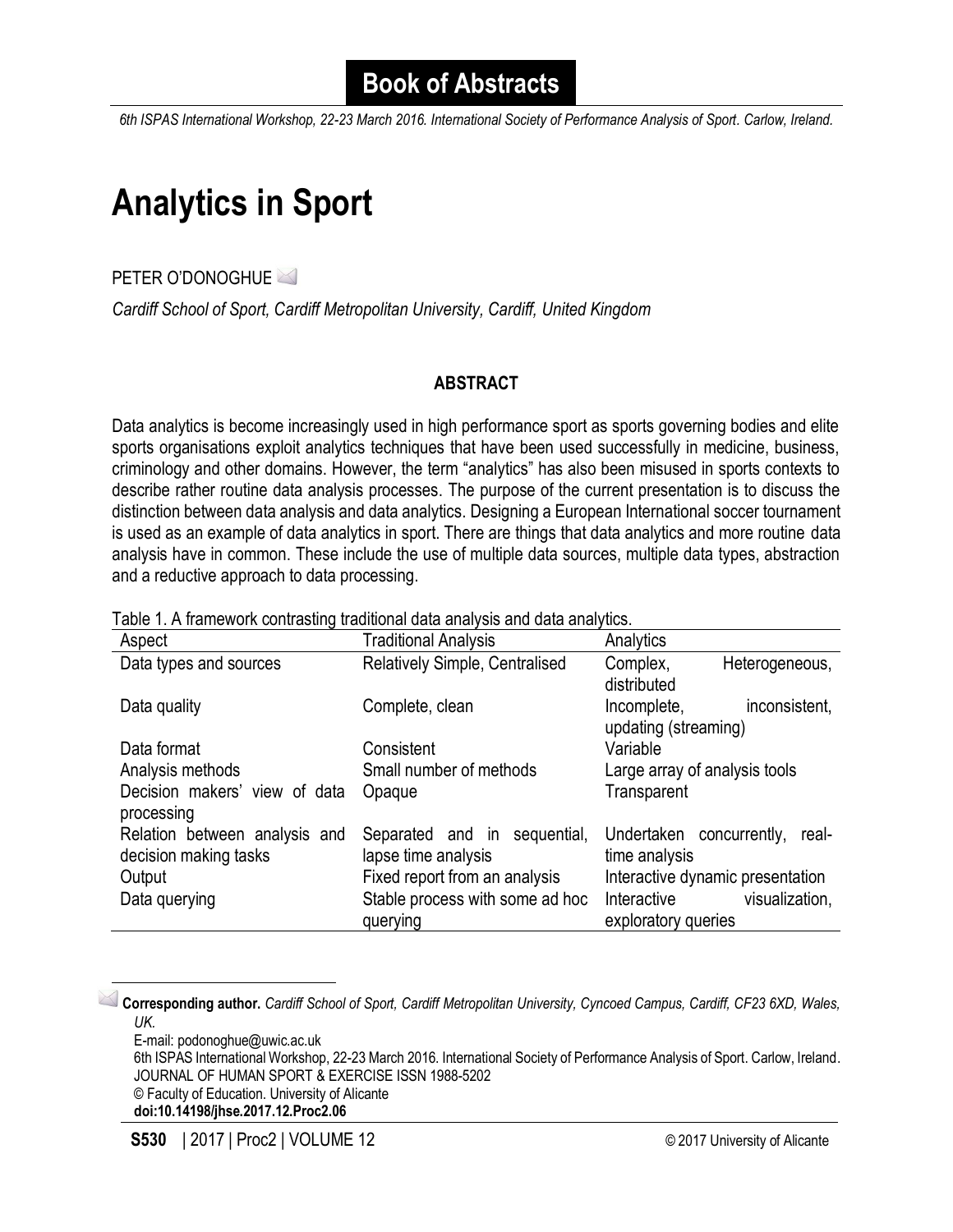The main differences between analytics and traditional data analysis are summarised in Table 1. Readers may recognize elements of analytics that are also common in some routine analyses and vice versa. Therefore, the distinction between traditional data analysis and data analytics is not clear cut. However, where a majority of the elements in the analytics column exist within a process, the term "analytics" is justified. Essentially, data analytics involves expert human analysis being fully integrated with computerized data analyses techniques within flexible real-time decision making processes. Consider a soccer governing body considering the design of a European International soccer tournament. Decisions need to be made about competition format and seeding. The governing body would be interested in forecasting the impact of different tournament structures on the chances of teams of different strengths reaching different stages, the chances of the host nation and the overall duration of the tournament. Models may provide conflicting predictions due to discrepancies between FIFA World rankings and European Ranking Coefficients. There is a great deal of subjective knowledge about soccer tournaments that experts can add to quantitative analyses within such decision making processes. Hence the analysis is done within expert meetings rather than being completed before hand.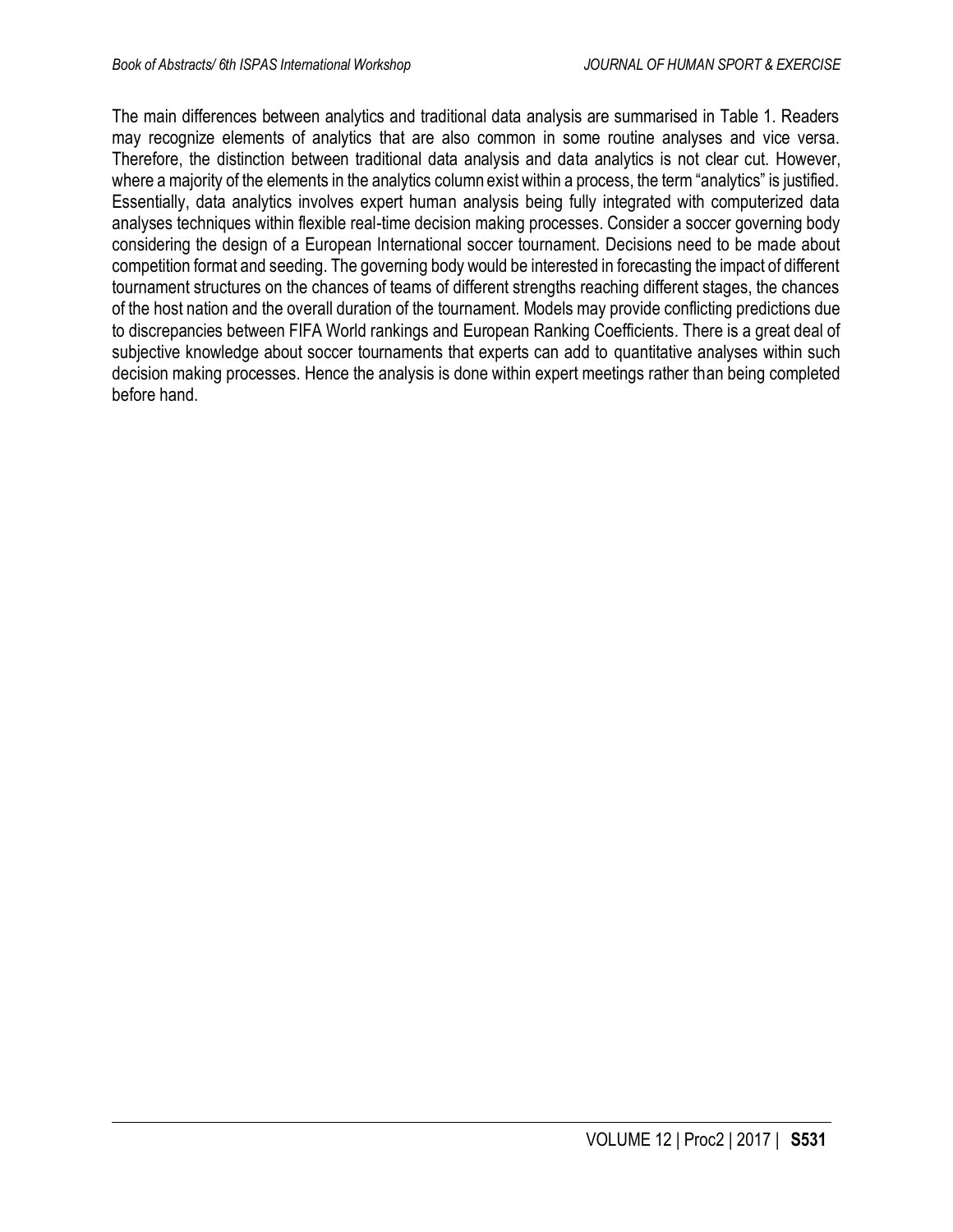## **Performance analysis of football in the blogosphere: Measuring the high press**

NIC JAMES<sup>1</sup>, GETHIN REES<sup>2</sup>, GORAN VUČKOVIĆ<sup>3</sup>

*<sup>1</sup>University of Middlesex, United Kingdom. <sup>2</sup>Swansea FC, Wales, United Kingdom. <sup>3</sup>University of Ljubljana, Slovenia.*

## **ABSTRACT**

Pressing is used to describe a team's efforts to win possession back from the opposition. When some members of the team (usually the attacking players) rush towards the ball carrier and other players to restrict the time available to play the ball, football pundits describe the behaviour as pressing or a high press (high pressure). This behaviour usually takes place in the opponent's half of the pitch and is associated with teams such as Barcelona. Hence it has been suggested that the high press is a desirable way to play football and is indicative of success (a performance indicator). In order to quantify this behaviour Trainor (2014) introduced the metric PPDA (Passes allowed Per Defensive Action). Defensive actions recorded were tackles (won), challenges (failed tackles), interceptions and fouls as these defensive actions can be recorded objectively e.g. these are included in Opta's data collection of action variables (Opta, 2012). Since each team in each match will have a different number of opportunities to undertake these defensive actions the total number of defensive actions is normalised with respect to the opposition's number of passes. Trainor also stressed the need to determine which area of the pitch to consider when measuring the intensity of pressing. He decided to use the opponent's entire half of the pitch plus a small section of the defending team's half on the basis that a team might be happy to concede possession in the opponent's half but could tenaciously apply pressure once the ball entered their own half. This may be true but using just the opponent's half of the pitch has the advantage of simplicity and repeatability.

All English Premier League matches from the 2013/14 and 2014/15 seasons were analysed using data collected by Opta. Individual teams were assessed for their ability to press the opposition and prevent the opposition from pressing them. PPDA was calculated as:

 $\Sigma$  Successful + unsuccessful passes (played in a team's own half)  $\overline{\Sigma}$ Tackles won + Tackles lost + Interceptions + Fouls conceded (by opponents)

This metric was assessed to determine whether it is a valid performance indicator. Results provided evidence to suggest the metric is a useful measure of how teams play but its utility as a performance indicator is limited. Future research should consider other factors which contribute to measuring the high press such as defensive clearances and player work rate data.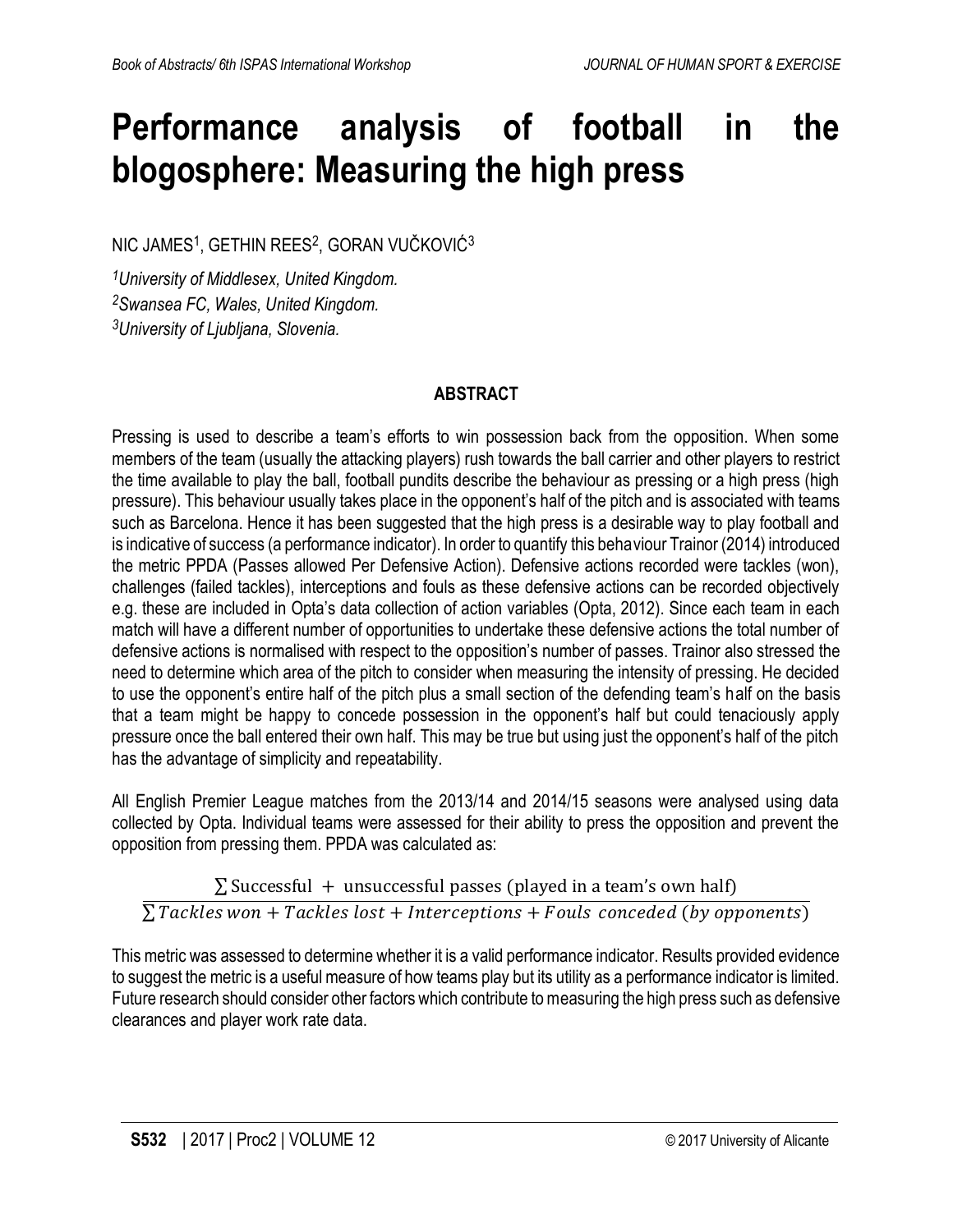- 1. Opta. (2012). OptaPro and Manchester City launch MCFC analytics. Retrieved from: <http://www.optasports.com/news-area/optapro-and-manchester-city-launch-mcfc-analytics.aspx>
- 2. Trainor, C. (2013). Defensive metrics: An introduction. [http://statsbomb.com/2013/10/defensive](http://statsbomb.com/2013/10/defensive-metrics-an-introduction/)[metrics-an-introduction/](http://statsbomb.com/2013/10/defensive-metrics-an-introduction/)
- 3. Trainor, C. (2014). Defensive metrics: Measuring the intensity of a high press. http://statsbomb.com/2014/07/defensive-metrics-measuring-the-intensity-of-a-high-press/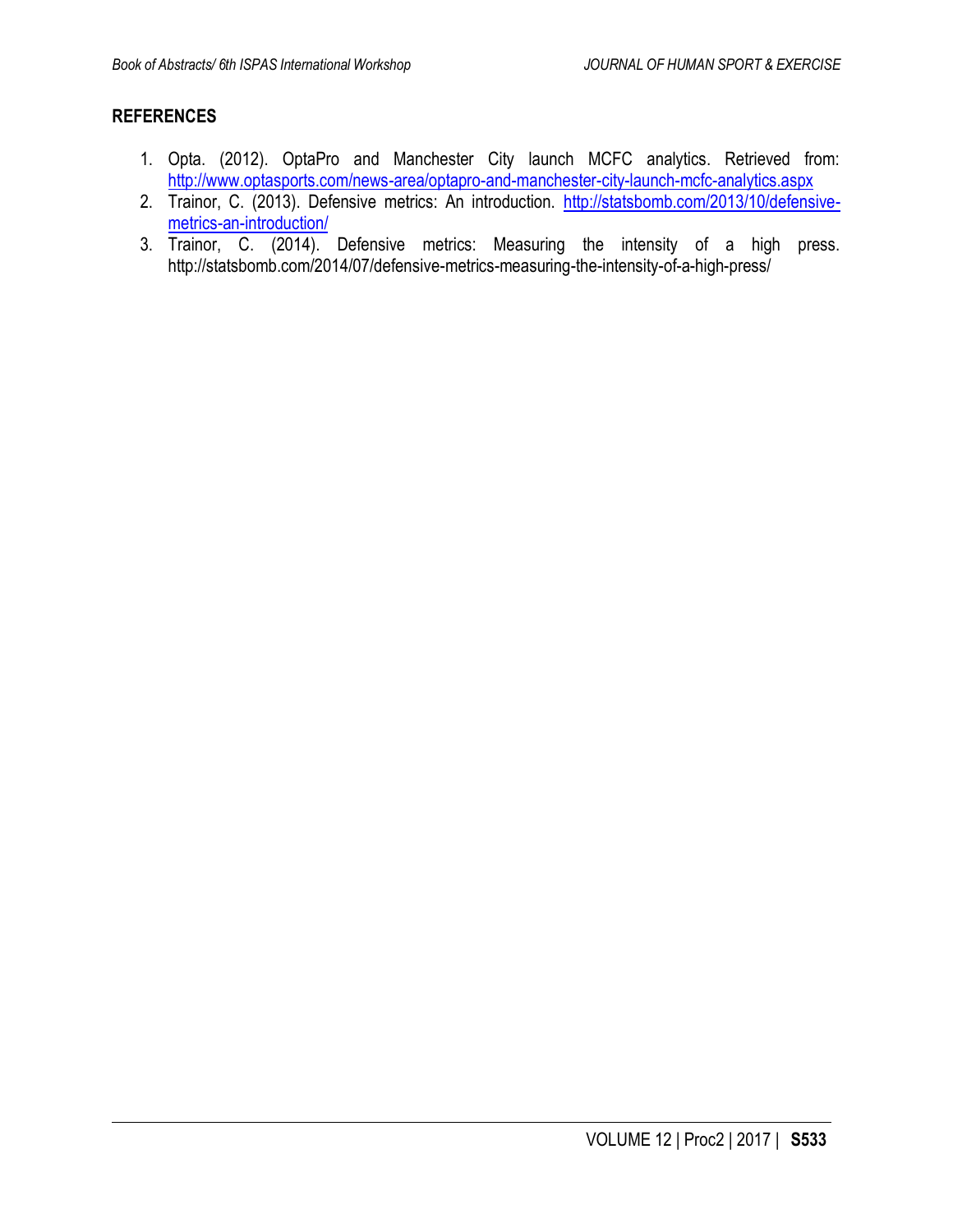## **Performance analysis of football in the blogosphere: Goal scoring**

 $\mathsf{GETHIN}\ \mathsf{REES^1}\!,$  NIC JAMES $^2$ , GORAN VUČKOVIĆ $^3$ 

*<sup>1</sup>Swansea FC, Wales, United Kingdom. <sup>2</sup>University of Middlesex, United Kingdom. <sup>3</sup>University of Ljubljana, Slovenia.*

## **ABSTRACT**

Quantitative methods to determine which performance indicators are key to success within football have largely centred on on-the-ball activity. Thus the majority of empirical research has been developed on goal data (e.g. Bate, 1988, Hughes and Franks, 2005), shot data (e.g. Lago-Ballesteros & Lago, 2010), possession (e.g. Lago, 2009, Lago & Delall, 2010) and passing (e.g. Szwarc, 2004, Oberstone, 2009) to discriminate top, middle and bottom teams. As scoring is the ultimate objective in football, and for this to occur a team has to attempt a shot, analysis of shooting tendencies has been used as a measure of a team's ability.

Recent work has attempted to use shots as a way of describing 'dominance' in individual matches. The premise being that if one team has increased their shot production, whilst limiting their opposition's attempts at goal, then this is a strong indicator of 'dominance' in that particular match, irrespective of other elements of play such a possession or passes. Total Shots Ratio (TSR) is one such metric which attempts to measure a team's dominance over their opposition in a given match simply by using shot data of both teams and creating a score based upon the following equation;  $TSR = Total$  shots for/(Total shots for  $+$  total shots against). The equation generates a team score of between 0.0 and 1.0, with any team achieving a score over 0.5 being seen to have dominance over the opposition. Similarly, Shots on Target Ratio (SoTR) works in exactly the same way, but only using shots that were deemed to be on target. The rationale being that such shots are a better indicator of quality of chance created. Furthermore, Shot Dominance (ShotDom) explains dominance in a game by developing a ratio measure between the two competing teams in their shots created; that is if Team A has 10 shots and Team B has 5 shots, then Team A has a ShotDom score of 2.0, whilst Team B has a score 0.5. Such metrics are popular in on-line blogging communities, but as yet have received little academic investigation.

The following investigation will use Opta data from the 2014-15 English Premier League season, collected from the 442Statszone website in an attempt to (a) assess the frequency that the winning team exhibits a superior score in each of the shot metrics, TSR, SoTR and ShotDom (b) via developing team average scores for each of these statistics, correlate against final league standing and (c) compare these statistics against traditional statistics possession and pass completion rate. Results can potentially provide useful information regarding the robustness of such metrics, whilst providing important summary information regarding the effectiveness of a team's tactics in a particular match.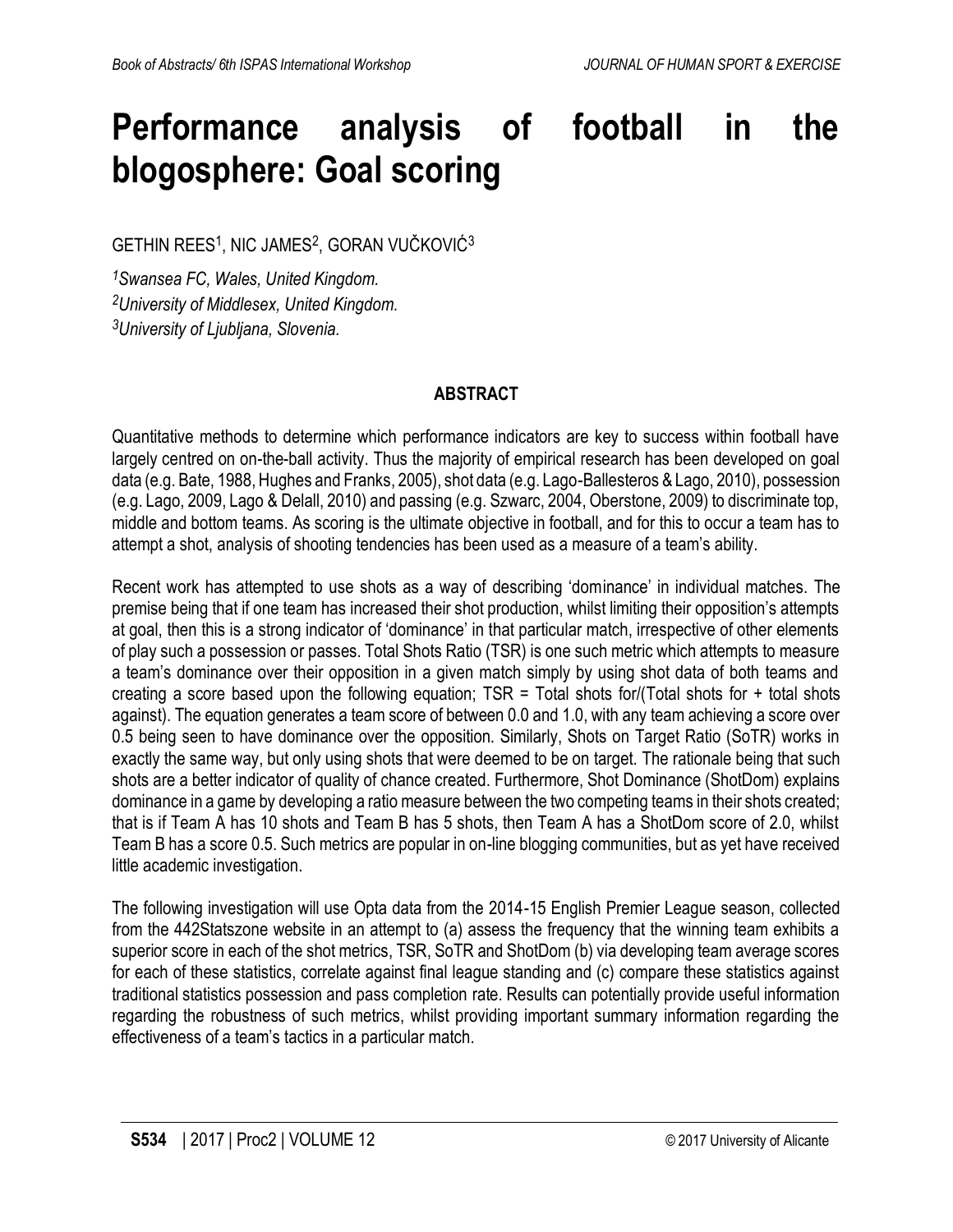- 1. Bate, R. (1988). Football chance: Tactics and strategy. In T. Reilly, A. Lees, K. Davids, & W. Murphy (Eds.), *Science and Football* (pp. 293 – 301). London: E & FN Spon.
- 2. Hughes, M., & Franks, I. (2005). Analysis of passing sequences, shots and goals in soccer. *Journal of Sports Sciences,* 23(5), 509-514.
- 3. Lago, C. (2009). The influence of match location, quality of opposition, and match status on possession strategies in professional association football. *Journal of Sports Sciences*, 27, 1463- 1469.
- 4. Lago, C., & Dellal, A. (2010). Ball possession strategies in elite soccer according to the evolution of the match-score: the influence of situational variables. *Journal of Human Kinetics,* 25, 93-100.
- 5. Lago, C., Lago-Ballesteros, J., Dellal, A., & Gómez, M. (2010). Game-related statistics that discriminated winning, drawing and losing teams from the Spanish soccer league. *Journal Of Sports Science & Medicine*, 9(2), 288.
- 6. Oberstone, J. (2009). Differentiating the top English premier league football clubs from the rest of the pack: Identifying the keys to success. Journal of Quantitative Analysis in Sports, 5(3).
- 7. Szwarc, A. (2004). Effectiveness of Brazilian and German teams and the teams defeated by them during the 17th Fifa World Cup. Kinesiology, 36(1), 83-89.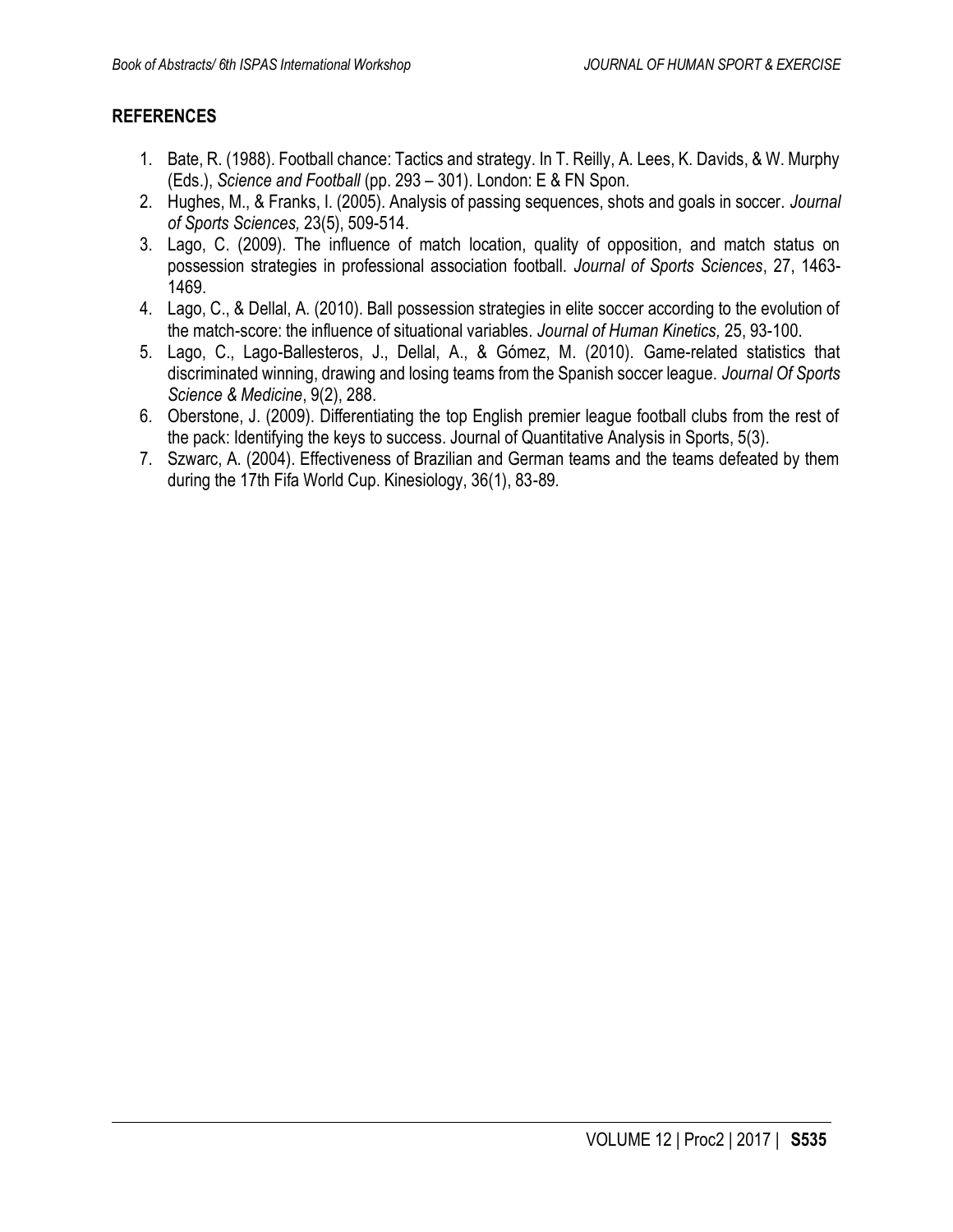## **"Don't forget your roots!"**

STAFFORD MURRAY, CHRIS WHITE, JULIA WELLS

*English Institute of Sport (EIS), United Kingdom.*

### **ABSTRACT**

The EIS performance analysis team has grown in many directions, firstly we have listened to sports needs and deployed PA's across World, Olympic & Paralympic sports in Great Britain and secondly the team has embraced change through the development of video and data driven processes to increase the probability of an athlete being successful. The aim of this presentation is to demonstrate how this has impacted sports programme delivery, the discipline itself and highlight the key future directions that drive us to be the world's leading PA team.

With UK Sport and Lottery funding we have a huge responsibility to deliver to the sports and impact on performance. Post 2012 the newly formed EIS Performance Solutions team was introduced to sports to support the defining of 'what it takes to win' (WITTW) models and aligning sport science & medicine practitioners, technology and engineering to the sports performance plan. The WITTW models have opened the door even wider to performance analysis services as the PA team are in many ways the 'gate keeper' to the performance data. Working as a multi-disciplined team the PA's are contributing to decision-making by PD's and identifying future directions of programme support & funding. This is an exciting place to be however this brings large responsibilities on our PA's shoulders, so what have we done about it?

Data integrity, understanding your data and its interpretation is key to the process. Would you trust in anyone else's data, let alone your own data? Using data in isolation is always a challenge as the context of how a performance was achieved is missing. Sports structures such as rules or regulations change from year to year, cycle to cycle and so it's important to capture and appreciate this in the interpretation of results and when this is combined with video evidence then we are only strengthening the interpretation of the data... so "don't forgot your roots!".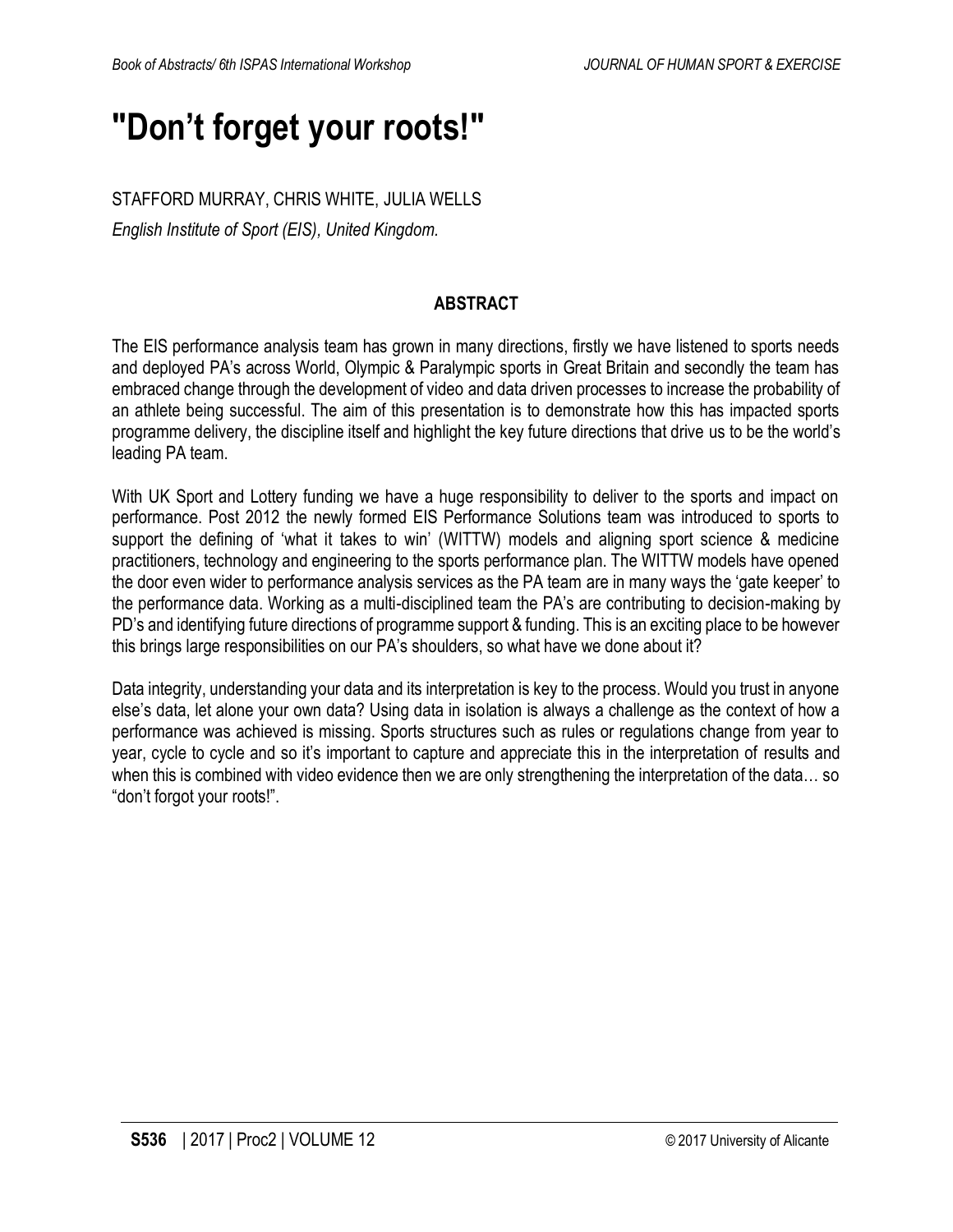## **Player rating systems in the invasion-territorial sports: some insights from decision science**

BILL GERRARD

*Leeds University Business School, United Kingdom.*

### **ABSTRACT**

Lewis (2003) highlighted the potential competitive gains in elite team sports from the application of data analytics to support player recruitment decisions. This study seeks to go beyond Moneyball by considering the issues involved in measuring player performance in the invasion-territorial team sports. The specific research objective is to investigate how performance (data) analysts can work effectively with coaches and scouts to construct player rating systems to be used to track own-player performances as well as to identify potential recruits.

A Decision-Theoretic Perspective on Player Rating Systems: From the decision-theoretic perspective Moneyball is a case study of the relative merits of using a systematic approach to evaluating alternative players using performance metrics rather than a non-systematic approach based on the subjective evaluations of scouts. A secondary aspect is the sabermetric issue of identifying the most predictive metrics (i.e. on-base percentage vs batting or slugging averages). But Moneyball represents a special case in which players are essentially being evaluated with regards to a single skill dimension (i.e. hitting or pitching). The more general case, to be found in the invasion-territorial sports such as the various codes of football, hockey and basketball, is evaluating players on multiple skill dimensions. There are two distinct problems, an identification problem of determining the most appropriate set of skill-specific performance metrics, and a composition (or weighting) problem of how best to combine the set of skill-specific performance metrics to construct a summary player performance rating. The decision-theoretic literature suggests that experts (i.e. coaches and scouts) are skilled in resolving the identification problem but algorithms provide a more effective solution to the composition problem (Dawes, 1988; Kahneman, 2012). And, following Dawes (1979) on the relative merits of proper and improper linear models, it is recognised that once units of measurement are standardised across different metrics (e.g. using Z scores), there may be little gain from applying multiple regression rather a simpler, non-sample-specific set of equal weights to combine the skill-specific performance metrics.

An empirical application: The differences between proper and improper linear models for rating players is investigated using data for 288 rugby league players with at least 25% game time during the 2013 Super League regular season in England. Eight performance metrics are available – games played, minutes played, carries, metres gained, tries scored, clean breaks, tackles made and missed tackles. All of these performance metrics are expressed as cumulative totals. In addition two further metrics are constructed – metres per carry, and tackle success rate. Players are ranked according to 16 different algorithms using Win Contribution (proper linear model with weightings derived from multiple regression analysis of team performance), Summed Z Scores (improper linear models with equal weights applied to Z-scores), and Time-Adjusted Ratings. The pairwise correlations between the alternative rankings are calculated.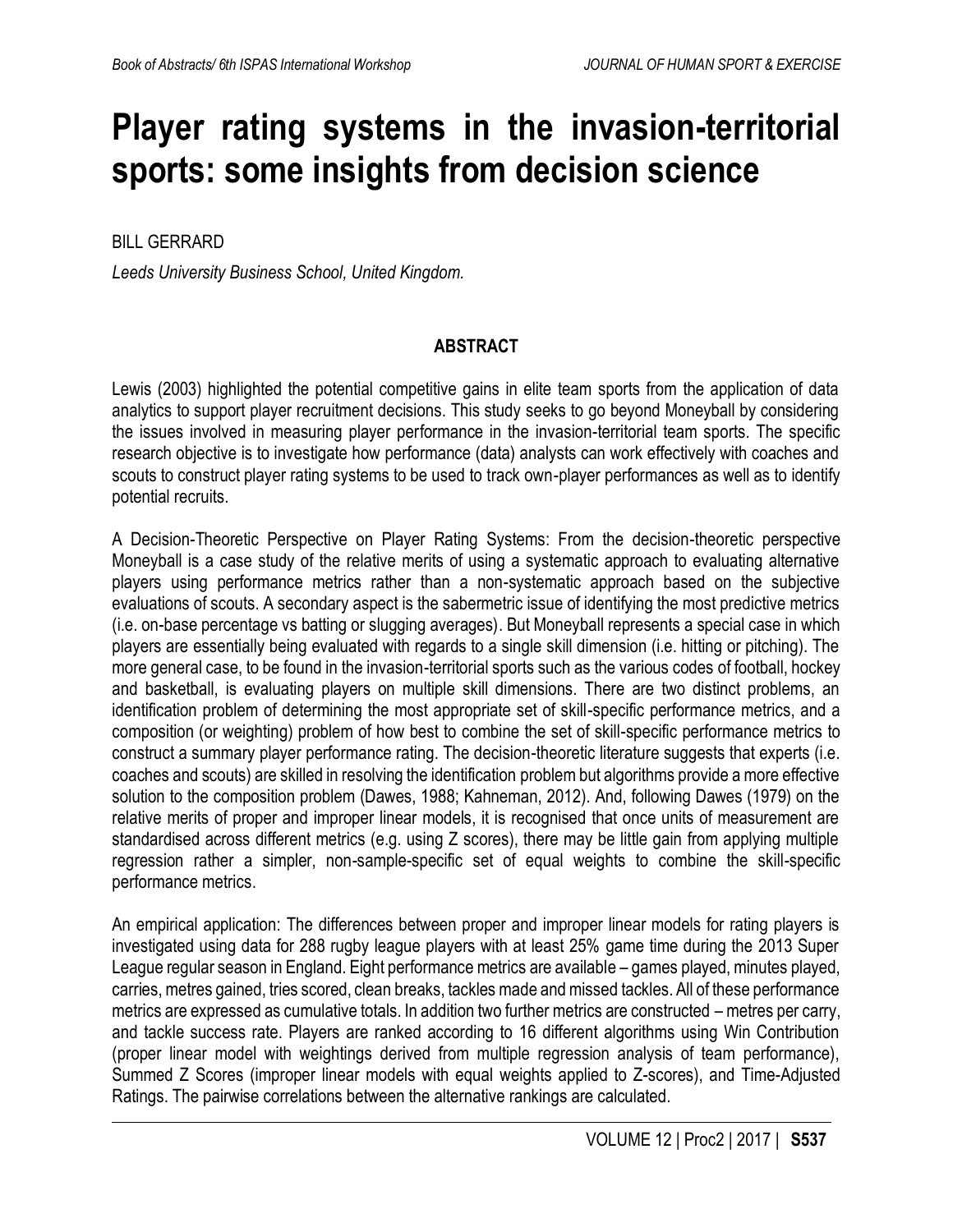## **RESULTS**

1. High correlation between Win Contribution and Summed Z Scores (r = 0.812 to 0.895). Implication: improper linear ratings using standardised metrics provide a simple but good alternative to proper linear (i.e. regression-based) player rating systems.

2. Lower correlations between Summed Z Scores and Time-Adjusted Ratings (r = 0.347 to 0.674). Implication: treatment of game time has a significant effect on player ratings.

3. High correlation between Minutes Played plus Effectiveness and Win Contribution (r = 0.793). Implication: minutes played can act as a good proxy for activity levels but needs to be supplemented with effectiveness measures to provide an overall rating of performance.

The decision-theoretic perspective provides support for what could be called "coach-led analytics". Coachled analytics is an evidence-based approach in which coaching decisions set the agenda, with coaches and scouts providing expert guidance on the identification of key factors, and analysts constructing decision models that are jointly validated with coaches and scouts. The findings on so-called improper linear models suggest that accuracy in identifying key factors is much more important than the sophistication of the statistical techniques used to combine the factors into a decision calculus.

- 1. Dawes, R. M. (1979), 'The robust beauty of improper linear models in decision making', *American Psychologist*, vol. 34, pp. 571– 582.
- 2. Dawes, R. M. (1988), *Rational Choice in an Uncertain World*, San Diego: Harcourt Brace Jovanovich.
- 3. Kahneman, D. (2012), *Thinking, Fast and Slow*, London: Penguin Books.
- 4. Lewis, M. (2003), *Moneyball: The Art of Winning and Unfair Game*, New York: Norton.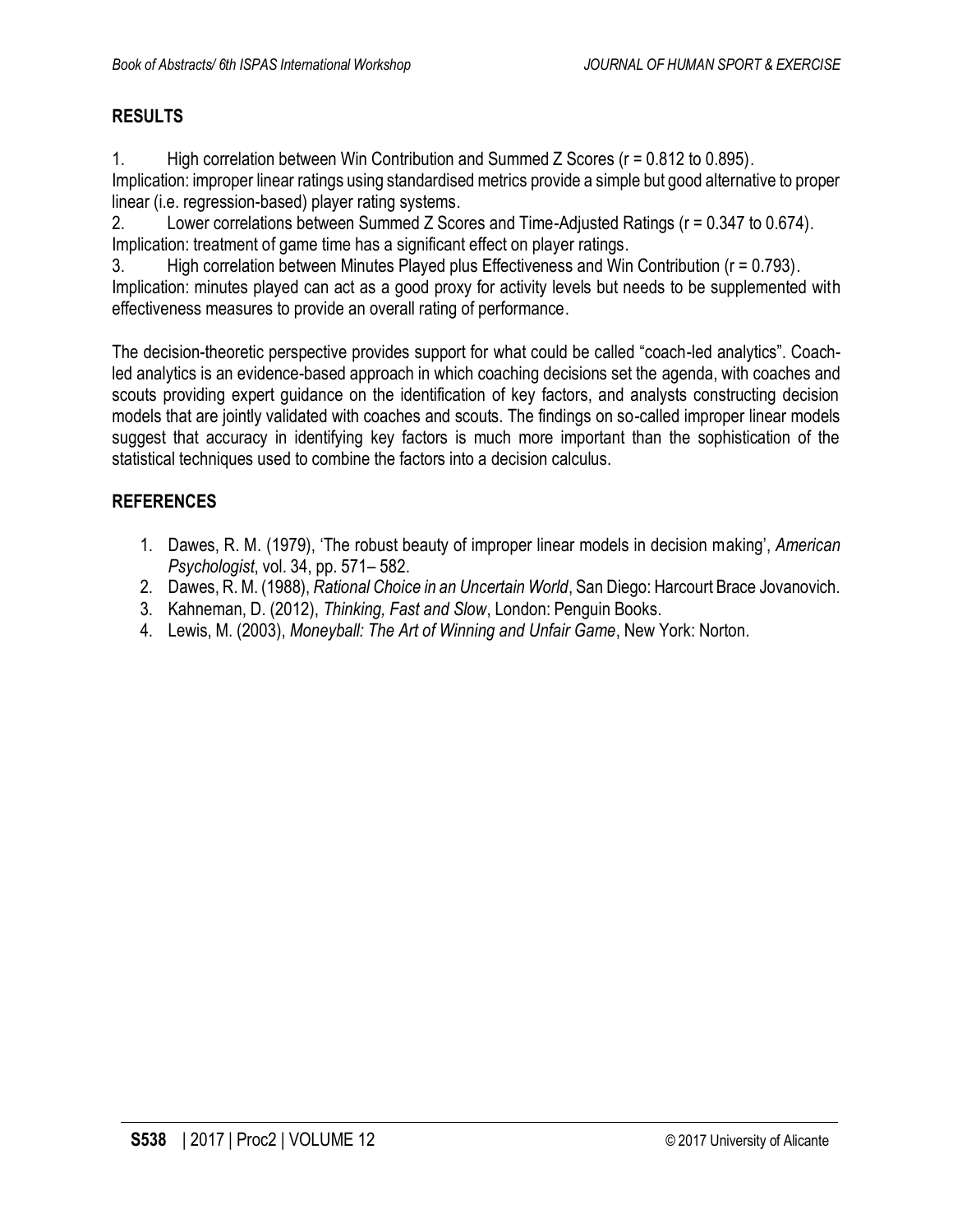## **Efficacy of half-back play in rugby and the impact of substitutions**

G. SMYTH, M. HUGHES

*Institute of Technology Carlow, Ireland.*

### **ABSTRACT**

An exploratory method of quantifying the impact of individual players in rugby union was developed and applied to both half-back positions in 2015 Rugby World Cup matches, with a view to assessing the impact of their substitutions. It was hoped to extend this method to all positions. Instances where the starting halfback and the replacement played more than 20 minutes of the game were analysed. A match impact scoring system was devised using the questionnaire responses of an expert group of professional rugby analysts and experienced international coaches. The scoring system weighted each game action in a positive or negative manner according to the impact on team performance. The final match impact score for each player was divided by the number of seconds the team had in possession.

Sample data from the study would indicate that the starting scrum-half had a higher mean impact score than the replacement scrum-half (9.64 +/- 3.94 and 8.74 +/- 4.2 respectively). The replacement out-half appeared to have a greater game impact than the starting out-half (7.49 +/- 3.66 and 5.11 +/- 4.30). An Intra-positional comparison of out-half and scrum-half positions showed that the out-half (6.30 +/- 3.91) has lower mean game impact than scrum half (9.18 +/- 4.38). The high standard deviation figures indicate that the impact of extraneous variables, such as evolving match score and weather conditions present many challenges to players.

The findings of this study would indicate that further research should examine the impact of substitutions in all positions in the team, with a view to forming a performance profile of replacement players and to quantify their contribution to match outcome.

**Keywords**: GAME IMPACT, SUBSTITUTIONS, RUGBY UNION.

- 1. Hughes, M. T., Hughes, M. D., Williams, J., James, N., Vučković, G. and Locke, D. (2012). Performance indicators in rugby union. Journal of Human Sport and Exercise, 7:7, 383-401.
- 2. James, N., Mellalieu, S. and Jones, N. (2005). The development of position-specific performance indicators in professional rugby union. Journal of Sports Sciences, 23:1, 63-72.
- 3. Lim, E., Lay, B., Dawson, B., Wallman, K. and Aanderson, S. (2009). Development of a player impact ranking matrix in Super 14 rugby union. International Journal of Performance Analysis in Sport, 9:3, 354-367.
- 4. Villarejo, D., Palao, J., Ortega, E., Gomez-Ruano, M. and Kraak, W. (2015). Match-related statistics discriminating between playing positions during the men's 2011 Rugby World Cup. International Journal of Performance Analysis in Sport, 15:1, 97-111.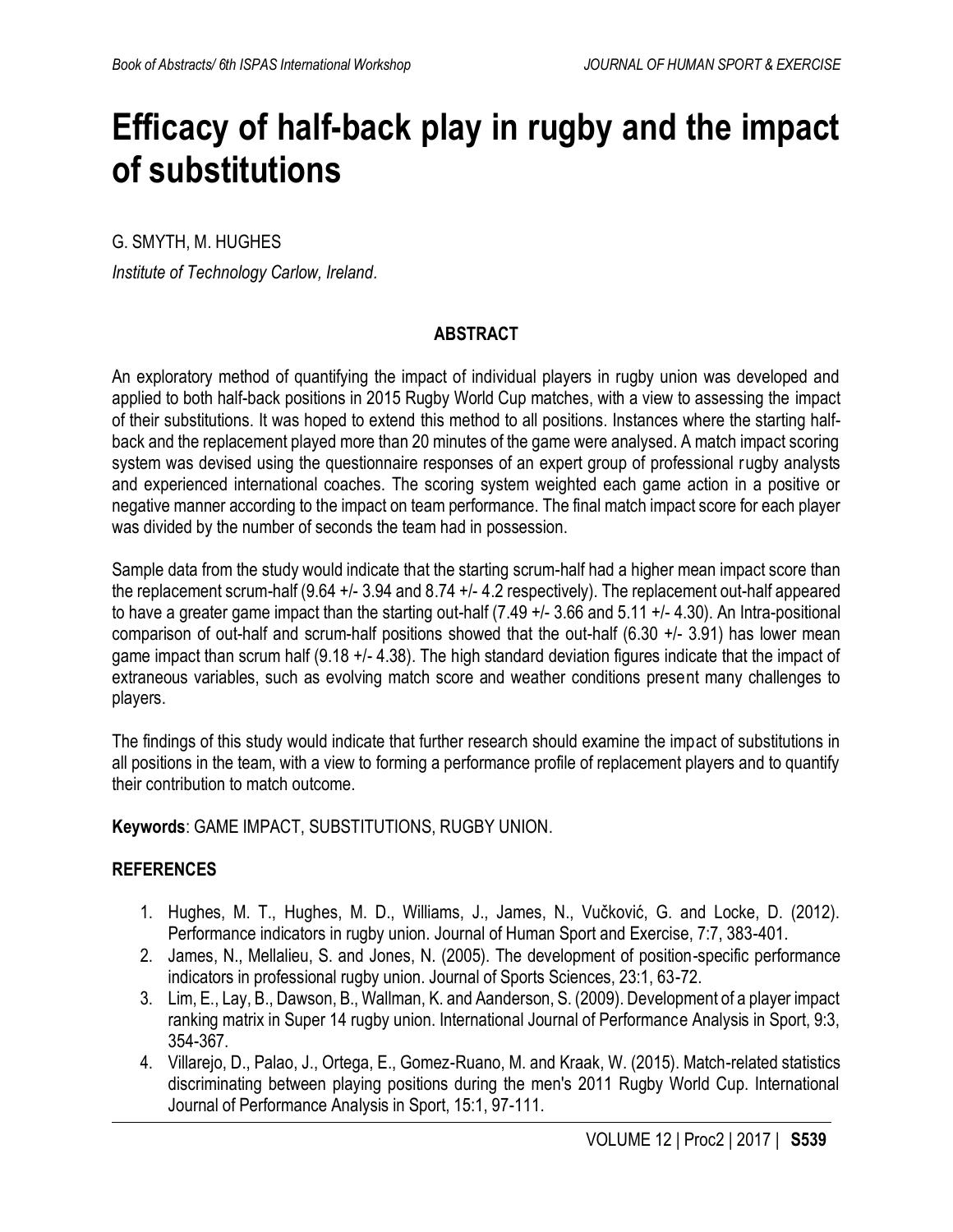## **Advanced methods of data analysis and their application to studying performance in team sports**

GIANNI PISCHEDDA <sup>2</sup>

*23 The Gouldings, Uxbridge UB8 1LR, England, United Kingdom*

### **ABSTRACT**

The interest in sports analytics for the past few years has put the focus on analysing data (as opposed to video) to monitor and improve performance. Thanks to the advances of technology, a lot of data on performance is being collected on the pitch (and training grounds). But in order to be useful this data need to be analysed effectively. The methods and tools for doing so have been available for many years (the methods long before computing power caught up with making their application possible). In fact they have been used profitably for years for analysing performance in business and other fields of human endeavour. The problem is that both methods and tools are often unknown or ignored by sports organisations who could greatly profit from their application.

This presentation aims to show how some of the most common methods used in business analytics can be usefully applied to the analysis of performance in team sports. It gives examples of each method and its application to a particular aspect of performance – of team and players. Each example is drawn from my experience in analysing performance in ice-hockey. And in particular of the Toronto Maple Leaves, a Canadian team which plays in the NHL – the most prestigious ice-hockey competition in the world. This takes place among teams US and Canada based teams.

The application of the following advanced methods to some common performance analysis problems will be shown:

- 1. Classification trees,
- 2. Ranking,

 $\overline{a}$ 

- 3. Hierarchical Clustering,
- 4. Association (link-play),
- 5. Visual analysis.

**Corresponding author.** *23 The Gouldings, Uxbridge UB8 1LR, England, United Kingdom*  E-mail: gianni.pischedda@soccerlogic.com Twitter: Johan @soccerlogic; Blog: soccerlogic.wordpress.com 6th ISPAS International Workshop, 22-23 March 2016. International Society of Performance Analysis of Sport. Carlow, Ireland. JOURNAL OF HUMAN SPORT & EXERCISE ISSN 1988-5202 © Faculty of Education. University of Alicante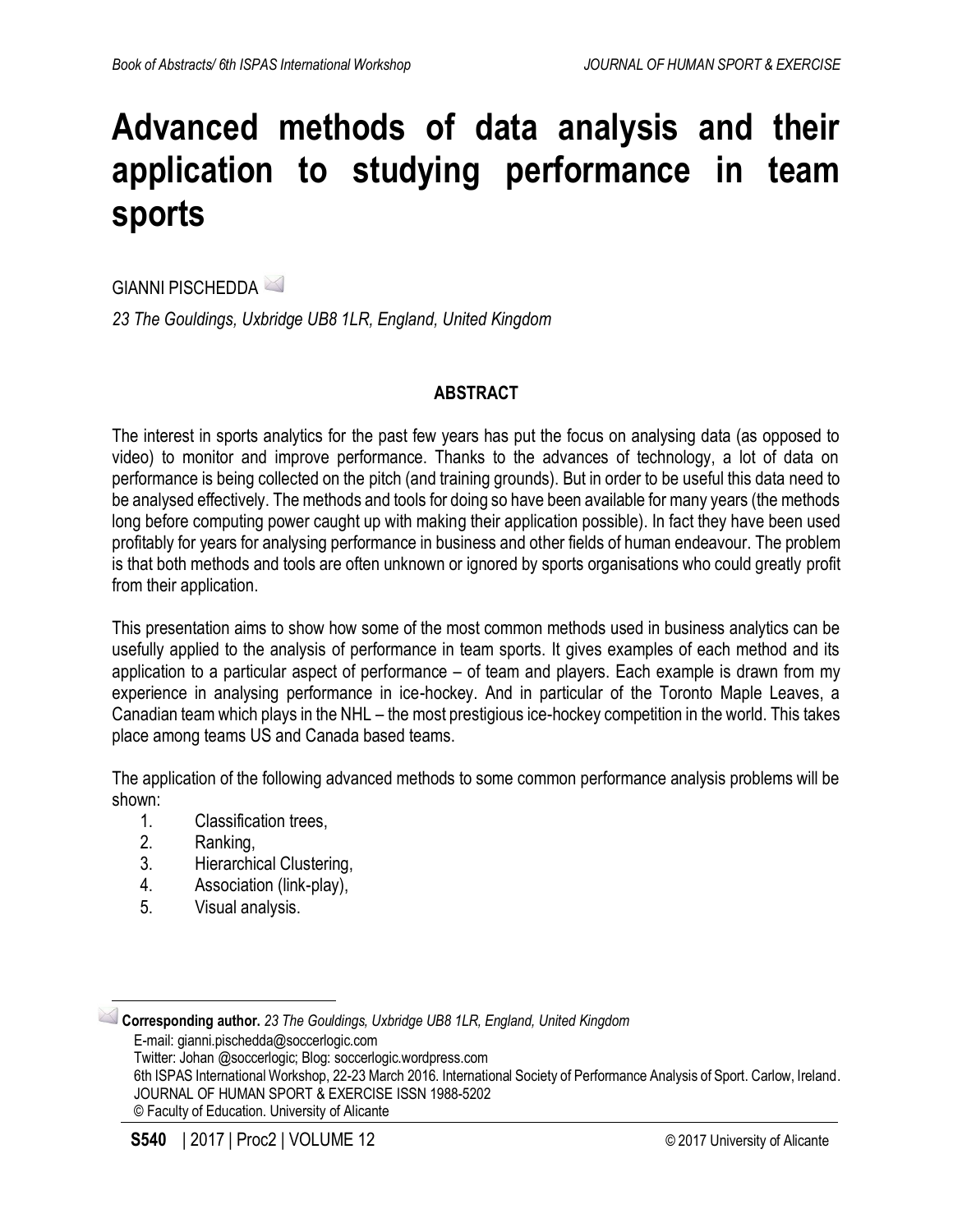## **Performance indicators that best predict points in professional rugby league**

NIMAI PARMAR $^{\rm 1}$ , NIC JAMES $^{\rm 1}$ , ANDREW GREENHALGH $^{\rm 1}$ , MIKE HUGHES $^{\rm 2}$ 

*<sup>1</sup>London Sport Institute, School of Science & Technology, Middlesex University, London, United Kingdom. 2 Institute of Technology Carlow, Ireland.*

### **ABSTRACT**

Past research has tried to predict future performances in soccer (Harrop and Nevill, 2014) and identified team performance indicators (PIs) in rugby union (Robertson, Back & Bartlett, 2016). However, there are no similar approaches published for professional rugby league. Therefore this study will identify performance variables that best predict point's difference, which is suggested to give more meaningful information on match performance than match outcome alone, in professional rugby league matches and can therefore be deemed as PIs.

Opta rugby league data collected from all 27 rounds of the 2012, 2013 and 2014 Super League season amounting to 567 matches were extracted from Opta data sheets using visual basic programming and processed in Microsoft Excel (v2013, Microsoft Inc., Redmond, USA). A comprehensive list of action variables were used, these variables were made relative to each other i.e. home teams' carries subtracted by the away teams carries, this approach reduces the amount of variables included in the analysis. Action variables that related directly to points scored such as tries and conversions were removed where appropriate. Linear regression with Backwards stepwise method was used to analyse the data in IBM SPSS Statistics package (v21, IBM Corp., New York, USA).

Backwards-stepwise linear regression was used to assess the ability of action variables to predict the point's difference in professional rugby league matches. The final model had 15 action variables included with an R2 value of  $.877$  (F (15, 551) = 261.93, p < .001).

This study demonstrates a methodology that enables relevant and meaningful information to be produced that can be used by coaches and analysts. For example how performances on PIs can affect the final point's difference e.g. a one unit increase in relative total sets leads to 1.1 points added to the team's final score. Future research could build upon this research by analysing more matches, comparing PIs across different competitions and finally, develop positional PIs.

- 1. Harrop, K. & Nevill, A. (2014). Performance indicators that predict success in an English professional League One soccer team', International Journal of Performance Analysis in Sport, 14(3), pp. 907- 920.
- 2. Robertson, S., Back, N. & Bartlett, J. (2016). Explaining match outcome in elite Australian Rules football using team performance indicators, Journal of Sports Sciences, 34(7), pp. 637-644.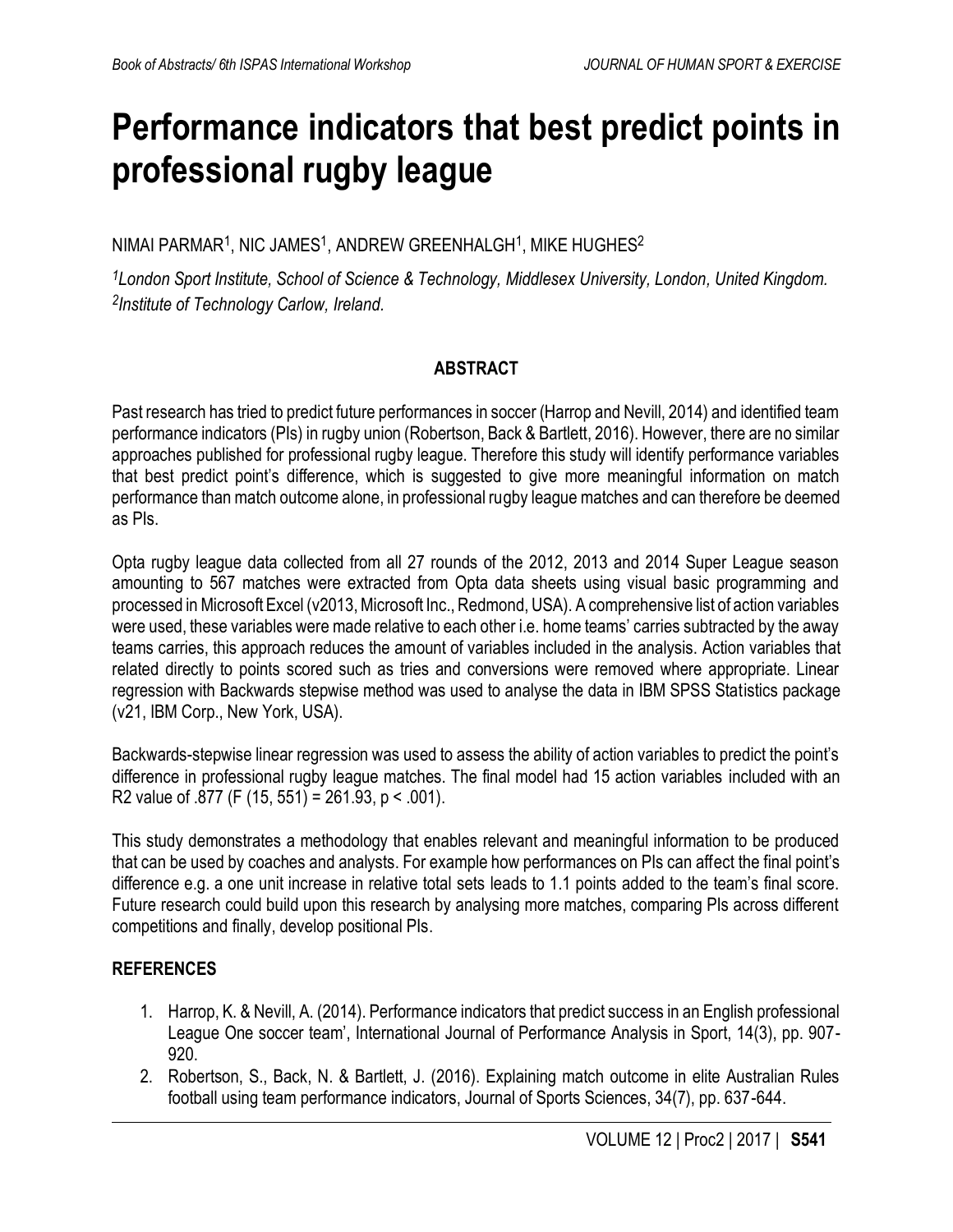## **A user centred design methodology for the development of technology in performance analysis of sport**

ROBERT MOONEY<sup>1,2</sup>, LEO QUINLAN<sup>3,4</sup>, GEARÓID ÓLAIGHIN<sup>1,2,4</sup>

*<sup>1</sup>School of Engineering & Informatics, NUI Galway, University Road, Galway, Ireland. <sup>2</sup>Bioelectronics Research Cluster, National Centre for Biomedical Engineering Science, NUI Galway, University Road, Galway, Ireland.*

*<sup>3</sup>School of Medicine, NUI Galway, University Road, Galway, Ireland.*

*<sup>4</sup>CÚRAM (SFI Centre for Research in Medical Devices), NUI Galway, University Road, Galway, Ireland.*

## **ABSTRACT**

There are a range of options available to sports scientists and coaches when choosing equipment for analysing athletic performance. However, dissatisfaction with a number of the most prominent systems currently available for the quantitative assessment of sports performance is limiting the extent to which quantitative analysis is taking place in applied settings [\(Mooney et al., 2015\)](#page-13-0). The aim of this paper is to: (i) describe how a User Centred Design (UCD) methodology [\(Harte et al., 2014;](#page-13-1) [Harte et al., 2015\)](#page-13-2) can be used for development of novel systems for performance analysis in elite sport in order to address these issues and (ii) propose that this design approach may have application across a range of sports.

A Use Case was developed that details the concept for a new technology and describes how the intended end users (sports scientists, coaches and athletes) will interact with the technology during the various stages of its operation. A Use Case is an interactive system analysis tool which can be viewed by various stakeholders and is an effective way of gathering and defining user requirements and establishing the context of use. Interviews with potential end users were conducted (N=41). Feedback from each interview was used to revise and update the Use Case in order to improve end user agreement with various aspects of the system design.

Following multiple iterations of the Use Case, it was found that the final version received widespread acceptance from the study participants. 92.9% of total responses across all areas achieved positive feedback. Additionally, a score of 79.4 ±12.3 was achieved for the System Usability Scale, which can be regarded as above average [\(McLellan, Muddimer, & Peres, 2012\)](#page-13-3).

UCD is a framework of iterative processes, which facilitates the design of a product, service or method in a powerful manner to ensure that the usability of the device is maximised and that it satisfies user requirements. It is recommended that future sports technology development follows this UCD methodology in order to maximise end user satisfaction and increase the likelihood of the adoption of new technology into existing practices of analysing sports performance in applied settings.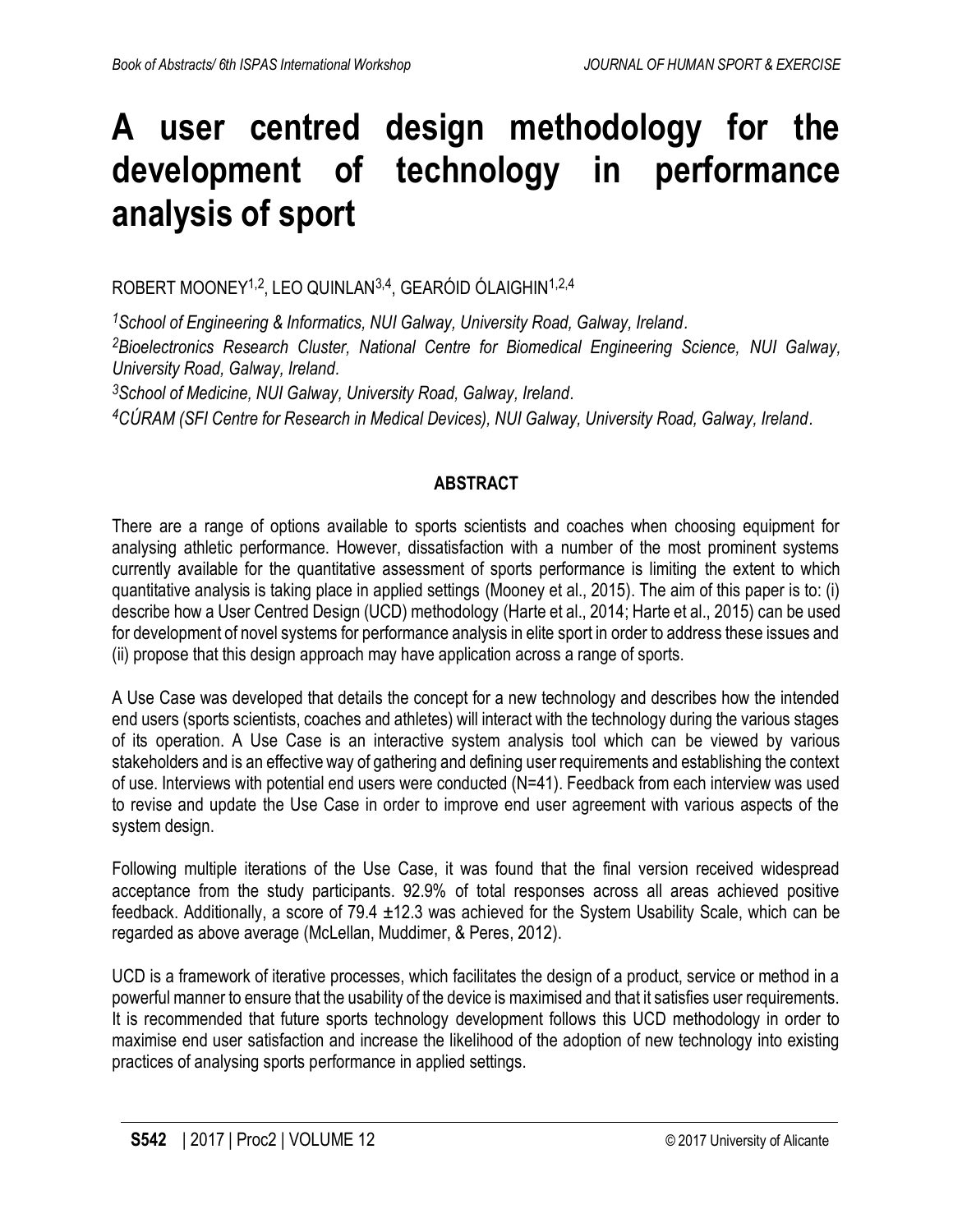- <span id="page-13-1"></span>1. Harte, R., Glynn, L. G., Broderick, B. J., Rodriguez-Molinero, A., Baker, P., McGuiness, B., . . . ÓLaighin, G. (2014). Human centred design considerations for connected health devices for the older adult. *Journal of personalized medicine, 4*(2), 245-281.
- <span id="page-13-2"></span>2. Harte, R., Quinlan, L. R., Glynn, L., Rodriguez-Molinero, A., Scharf, T., Carenas, C., . . . ÓLaighin, G. (2015). A Multi-Stage Human Factors and Comfort Assessment of Instrumented Insoles Designed for Use in a Connected Health Infrastructure. *Journal of personalized medicine, 5*(4), 487-508.
- <span id="page-13-3"></span>3. McLellan, S., Muddimer, A., & Peres, S. C. (2012). The effect of experience on System Usability Scale ratings. *Journal of Usability Studies, 7*(2), 56-67.
- <span id="page-13-0"></span>4. Mooney, R., Corley, G., Godfrey, A., Osborough, C., Newell, J., Quinlan, L. R., & ÓLaighin, G. (2015). Analysis of swimming performance: perceptions and practices of US-based swimming coaches. *J Sports Sci*, 1-9. doi: 10.1080/02640414.2015.1085074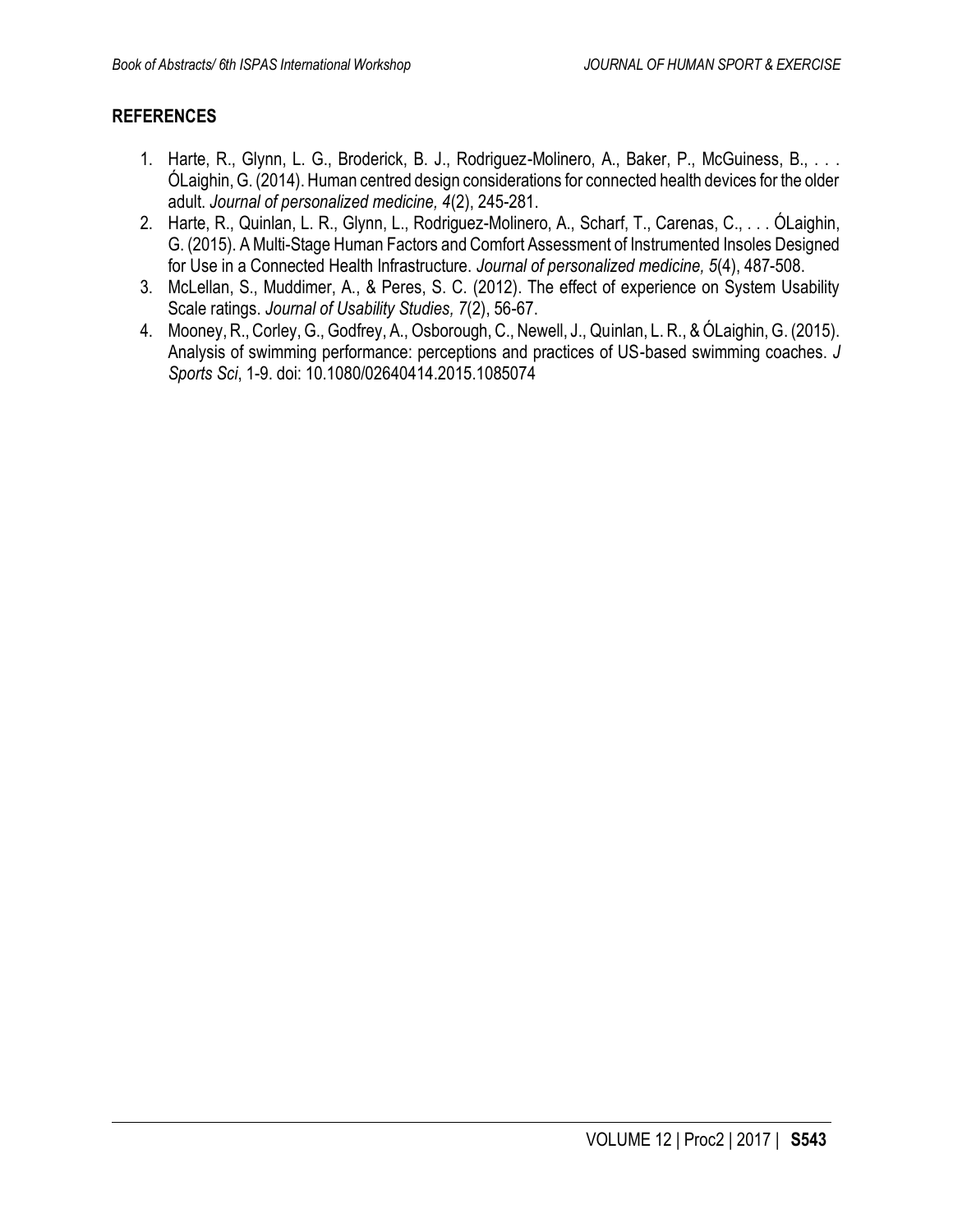## **Predicting the 2015 Rugby Union World Cup**

SCOTT NICHOLLS<sup>1,2</sup>, NIC JAMES<sup>1</sup>

*<sup>1</sup>Middlesex University, London Sport Institute, London, United Kingdom. <sup>2</sup>English Institute of Sport, Manchester, United Kingdom.*

### **ABSTRACT**

The accurate prediction/profiling (Reed & O'Donoghue, 2005) of sporting performance can be considered an area of significant value and interest to coaches and sports teams at any level of competition. Historically, the prediction of sporting performance has usually been associated with the betting industry and gamblers alike (Hughes, 2015). However, all involved within sport will subconsciously process and evaluate various sources of information in an attempt to draw conclusions upon the outcome of future performance. Therefore, the aim of the study was to investigate whether an accurate predictive model utilising easily accessible pregame variables could be developed for international rugby union performance, specifically world cup competition.

A logistical regression model was created using the difference between 1) match score, 2) distance travelled from competitor's capital to that of the host nation and 3) official IRB ranking throughout the tournament from 48 matches at the 2011 RWC. All data was collated in relation to the superior ranked team. For example, within the NZL v AUS fixture, the values for each variable were, 1) 14 match points, 2) -2322 km and 3) 3.41 ranking points. The model's B values were, Constant: -1.070862, DistDiff: -0.000040 and RankDiff: 0.357434. The model was applied to the 48 matches of 2015 RWC within two methods whereby predictive accuracy was assessed. Method 1 – Game-by-game prediction. Irrespective of the predictive accuracy, actual change in ranking was used for the following match. Method 2 – Pre-tournament prediction. The entire tournament was simulated using the predicted match outcomes and change in rankings using the IRB ranking methodology.

Method 1 was identified as the more accurate method, albeit still limited within its predictive accuracy. Method 1 correctly predicted 85 % and 62.5 % of group and knockout matches respectively (81.3 % overall accuracy). The method identified 7/8 quarter-finalists (4 in correct positions). Only 2/4 quarterfinal results were predicted, however, both semi-final predictions were correct. Most notably, the final, and 3rd/4th placed playoff were incorrectly predicted. Although method 2 was not as accurate, the method did correctly predict 77.5 % of group matches, in turn identifying 5/8 quarter-finalists. However, only one of the final four was successfully identified (i.e. NZL).

Predicting the outcomes of elite rugby union matches simply using pre-game ranking and distance travelled can, in part, be used to predict match outcome. However, this appears only specific to the group stage, whereby team ability is more easily separated. As demonstrated, method 1 can predict the majority (85 %) of group matches but unforeseen results always occur (e.g. JPNs win over RSA). Combined with expert input, the developed model could become a far more useful tool. The model herein appears a good starting point into predicting RWC results, however, future research should focus upon including additional pre-game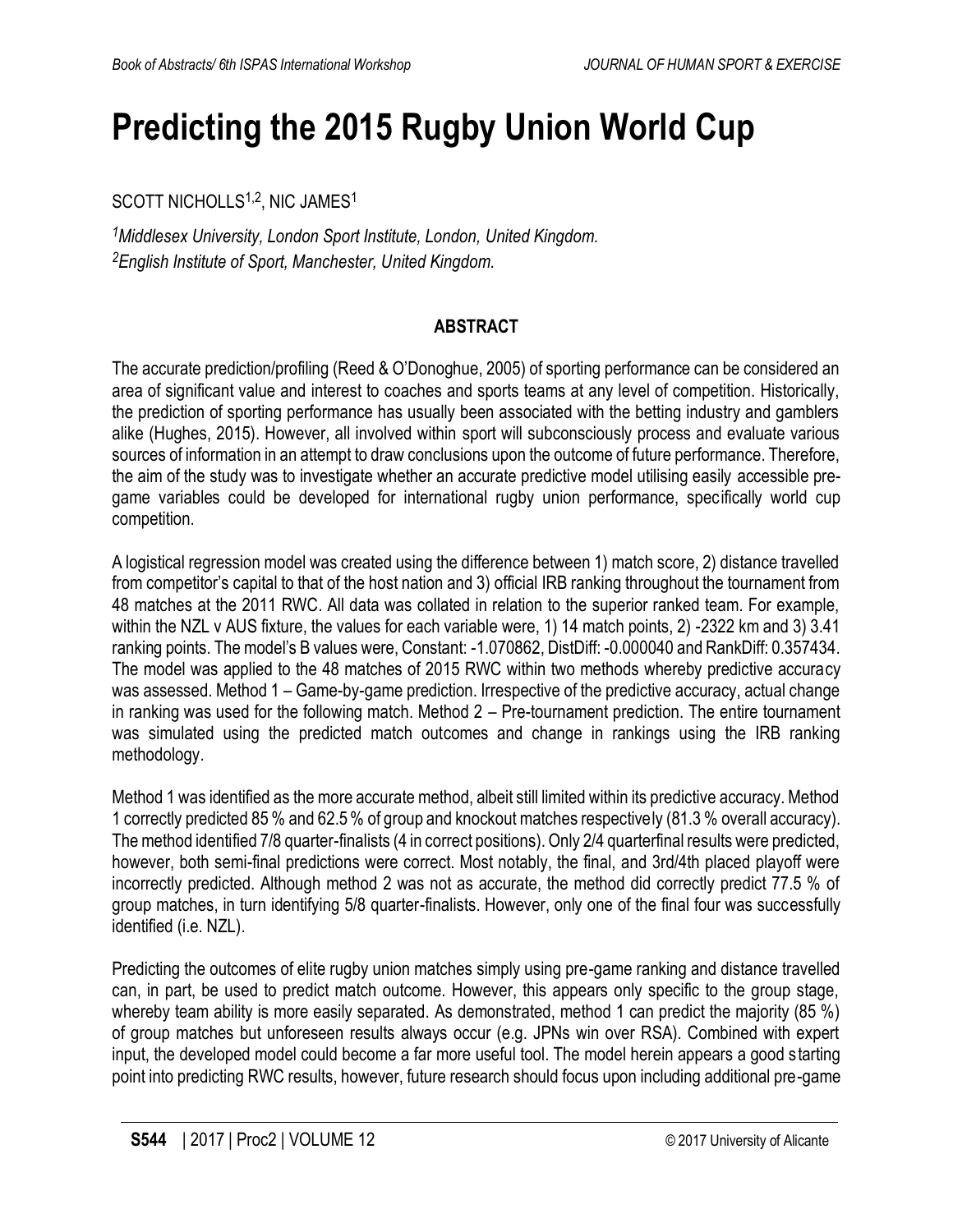variables (e.g. number of significant players missing, days rest, home advantage, referee decisions etc.) that would likely affect performance outcome and in turn, offer a greater predictive accuracy.

- 1. Hughes, M. (2015). An overview of the development of notation analysis. In M. Hughes, & I. M. Franks (Eds.), Essentials of performance analysis in sport (pp. 54-88). Oxon, United Kingdom: Routledge.
- 2. Reed, D., & O'Donoghue, P. (2005). Development and application of computer-based prediction methods. International Journal of Performance Analysis in Sport, 5(3), 12-28.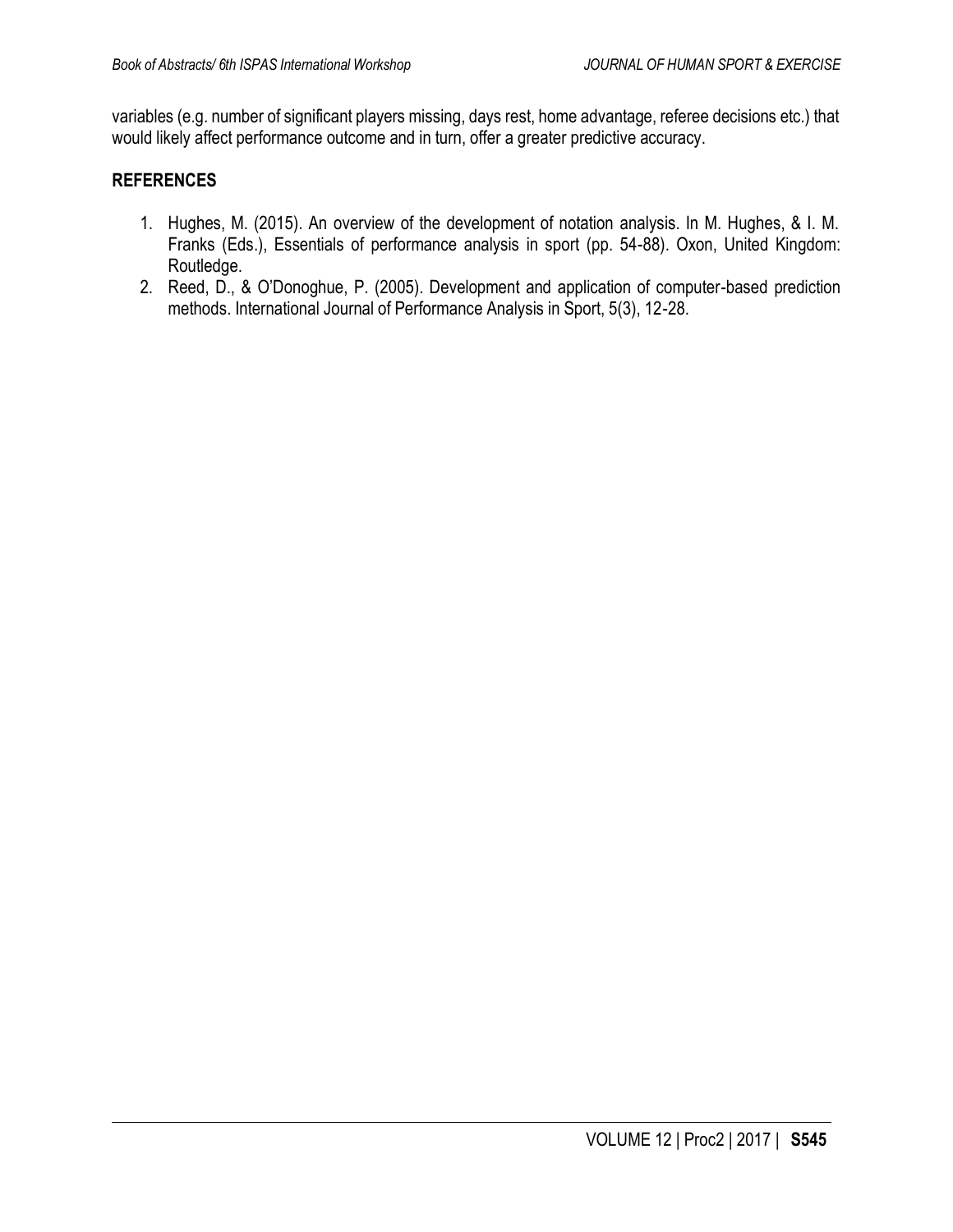# **Using telecasting to identify turn times in alpine skiing**

MIKAEL SWARÉN<sup>1</sup>, OSCAR LARSSON<sup>2</sup>, GLENN BJÖRKLUND<sup>3</sup>

*<sup>1</sup>Royal Institute of Technology, Mechanics Dept., Stockholm, Sweden. <sup>2</sup>Ultimate Performance AB, Uppsala, Sweden. <sup>3</sup>The Swedish Sports Confederation, Stockholm, Sweden.*

## **ABSTRACT**

Alpine skiing can be considered as a "closed sport" where each athlete is alone in the course without any external disturbing moments. However, each alpine race is unique therefore never identical. In addition, the condition of the course is constantly changing as each skier makes new tracks in the snow. Identifying key performance indicators (KPI) and other characteristics are therefore difficult. The most frequently used analysis method in alpine skiing is video footage. However, it is not always possible for coaches to cover a complete course as they can be several kilometers long as e.g. downhill skiing. The purpose of this study was thus to explore the possibility to use telecasting to analyze performance and skiing characteristics in world cup slalom races to identify possible KPI.

Slalom races (men) from the 2014/2015 season were analyzed by two separate video analysts, at two different occasions. One analyst was a professional performance analysist in sports and the other analyst is a slalom ski coach. Standard telecasting footage from the races was for analyzing the turn times for the nine best racers. Typical error (TE) was calculated by;

$$
TE = \frac{\sigma_{diff}}{\sqrt{N_{obs}}}
$$

The standardized typical error (STE) was calculated by;

$$
STE = \frac{TE}{\sqrt{\frac{((n_1-1)^2\sigma_1^2 + (n_2-1)^2\sigma_2^2)}{(n_1+n_2-2)} - TE^2}}
$$

The official race results were downloaded for all men world cup slalom races from the 2011/2012 season. Race times for the first and second runs were divided by the number of turns in each run.

TE between the two analysts was 0.03 s and STE was 0.14. The fastest mean turn time was from the 2011/2012 season,  $0.819 \pm 0.027$  s whereas the corresponding time for "slowest" season (2013/2014) was  $0.849 \pm 0.27$  s.

There are clear differences in turn times between skiers, races and seasons. The STE was 0.13 which is below 0.2 and can hence be considered as trivial. The value of the TE (0.03 s) is most likely due to the framerate of the telecasting which is 25 fps. Each frame is hence 0.04 s and the analysts must choose one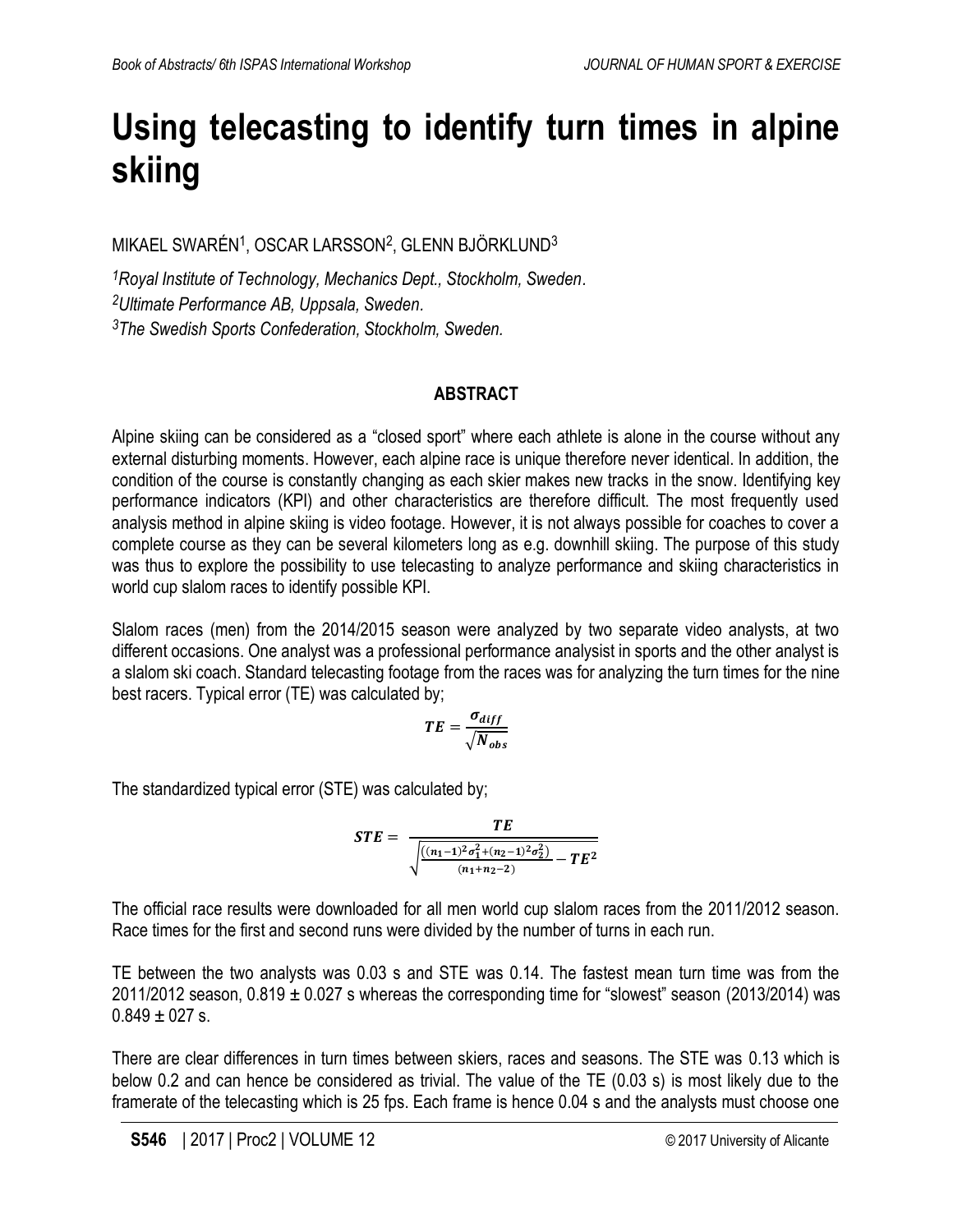frame if the point of interest is between two frames. TE will presumably decrease with increase framerate. The combination of using official race results together with individual turn time analysis from telecasting footage provides a robust, cheap and effective method to objectively analyze skiing performance and identifying KPI. The results can also be used by coaches as an objective method to analyze skiing performance during training and also the quality of the training.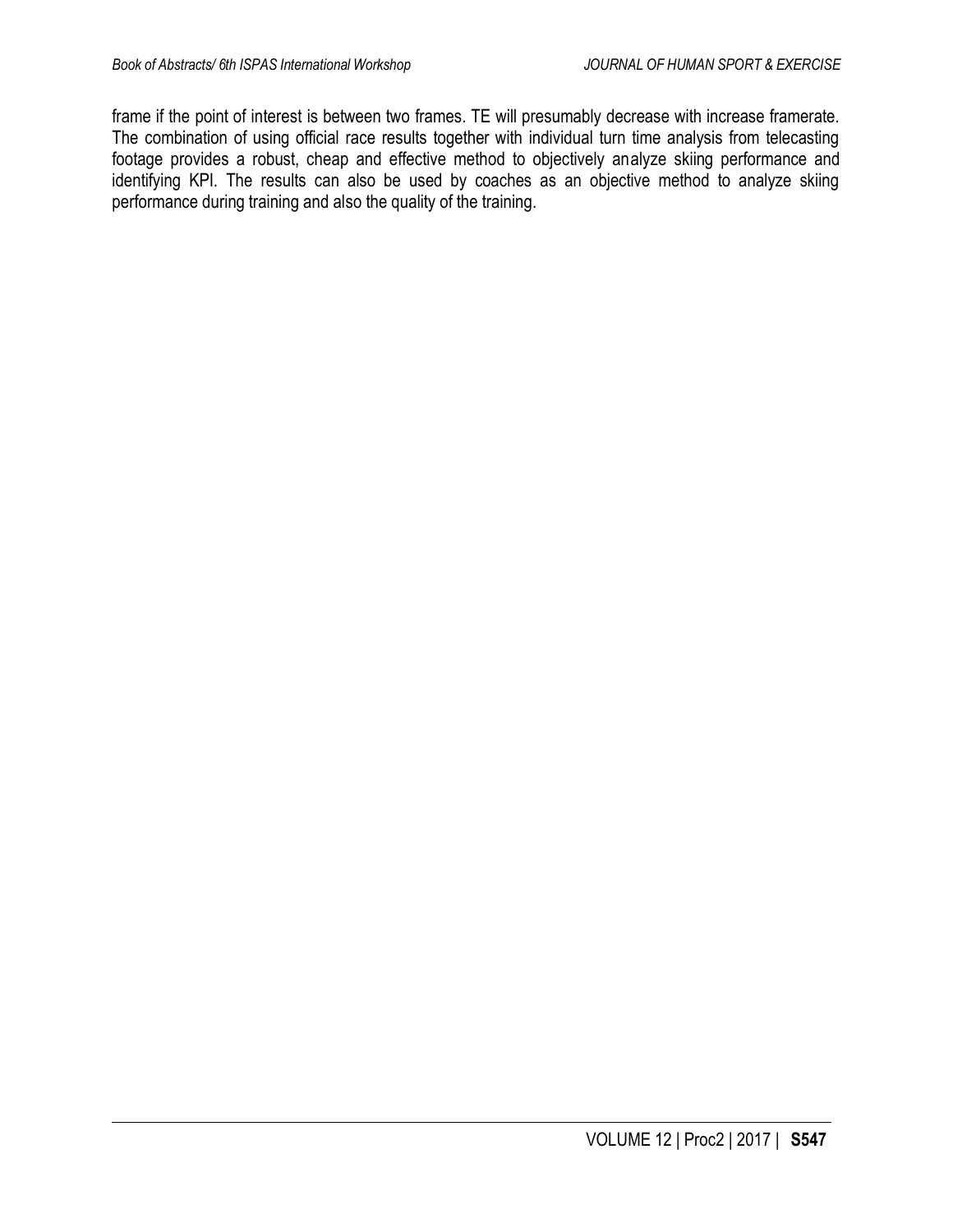# **Home advantage within the Six Nations (2000- 2015)**

SCOTT NICHOLLS<sup>1,2</sup>, MATT MILLIGAN<sup>3</sup>, PAUL WORSFOLD<sup>2,4</sup>

*Middlesex University, London Sport Institute, London, United Kingdom. English Institute of Sport, Manchester, United Kingdom. British Para-Swimming, Manchester, United Kingdom. University of Chester, Chester, United Kingdom.*

### **ABSTRACT**

It is a common belief that teams within sporting competition, involving both home and away fixtures will likely perform better within the home environment. This concept has been referred to as the 'home advantage' (HA) (Courneya & Carron, 1992). Principally, HA stipulates that the number of wins and/or points accrued by a given team within home competition, will usually exceed that of corresponding away performances across the course of a competitive season. Indeed, within soccer, the strong prevalence of home nation victories across previous FIFA World Cup finals (1930, 1934, 1966, 1974, 1978 &1998 (32%)), in addition to the stark increase in British medals achieved during the London 2012 Olympics may serve to validate both the existence and influence of this phenomenon. However, aside from establishing the percentage points achieved at home by each team (Garcia, et al., 2012) and the rather crude statistics highlighting the commonality of hosting nations within Rugby World Cup Finals (5/8; 63%), there would appear to be a lack of objective evidence regarding the level of HA within Six Nations competition. As such, the aim of the study was to twofold; investigate, 1) the existence of HA and 2) the level of 'home benefit' within Six Nations rugby (2000-2015).

A database of points scored (tries, penalties, conversions and drop goals) and competition standing points (Win - 2, Draw - 1, Lose - 0) achieved by each team competing within 240 Six Nations matches (2000-2015) was collated. Data was subsequently separated into home and away performance to establish associated differences. Data was analysed within two ways. Firstly, the points scored ('PS') by teams home vs. away were investigated to outline the 'home benefit', and thus outline whether teams were more successful (i.e. scoring more points or conceding less) within home performance. Secondly, the distribution (i.e. percentage) of league standing points gained (Points Achieved - 'PA') at home was investigated to establish whether teams win a greater proportion of league points at home, thus implying a HA.

Each team within the Six Nations, on average, performs better at home. Specifically, the home team scores more or concedes less than their respective away performance (table 1), thus demonstrating a positive 'home benefit'. Overall, HA within the Six Nations tournament was worth 8.6 points (i.e. > 1 converted try). The consistently weaker teams based upon cumulative PA and championships won (Scotland and Italy) are the teams whom gain the majority of their standing points at home. Italy and Scotland gained > 75 % in comparison to the 61, 58, 56 and 54 % identified for England, France, Ireland and Wales respectively.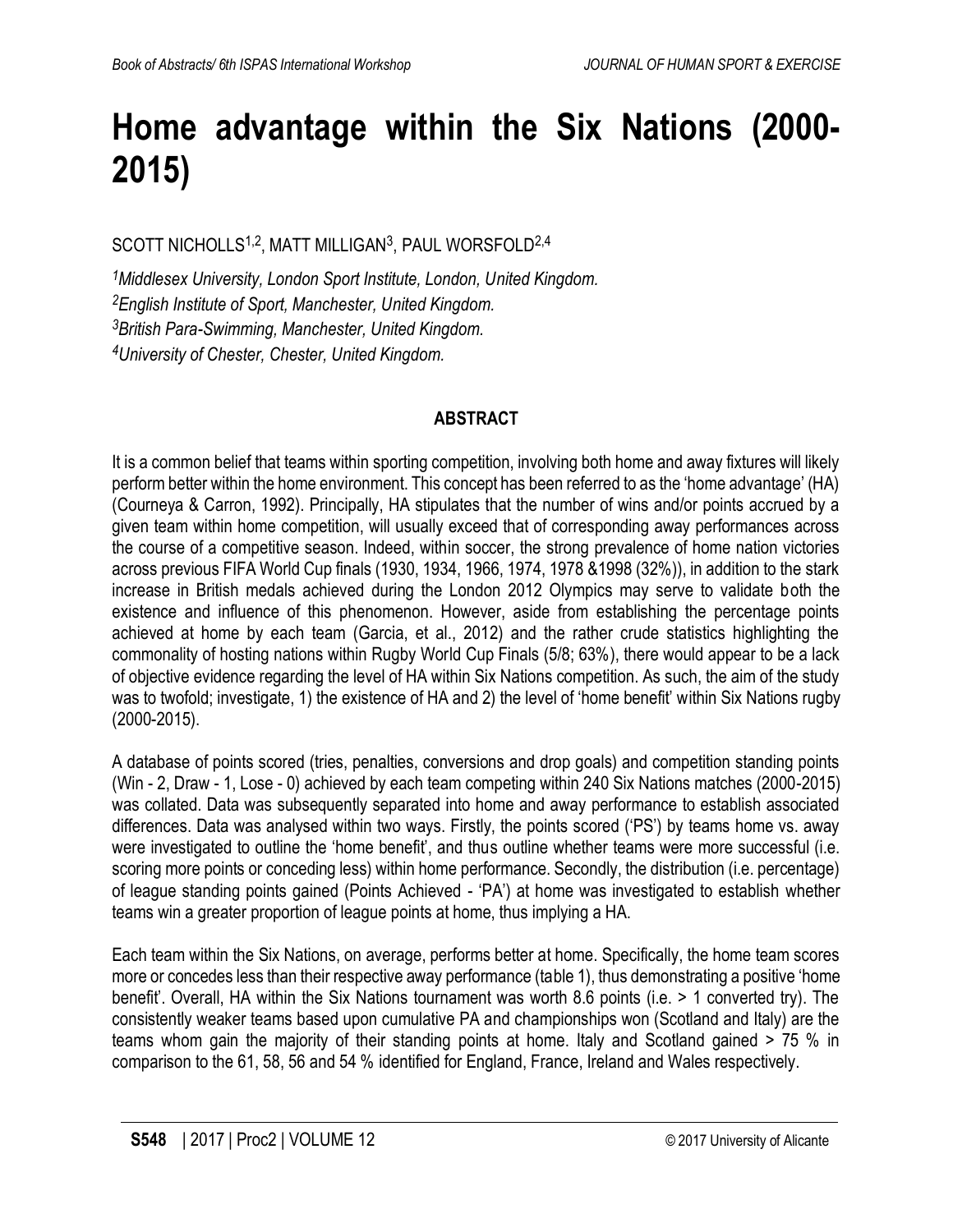The PS by a team has a positive relationship with the HA, thus following the concept that teams perform better at home. However, the PA and thus, tournament standings has an inverse relationship with the HA. Generally for a team to top the standings overall, the team would be required to be consistent at gaining points both, home and away. Overall, HA appears to exist within Six Nations rugby, however, having the greatest HA (score line benefit or percentage of standing points achieved at home) does not guarantee tournament success. Other factors, such as the crowd and venue familiarity all contribute in some manner to how players perform, however, such factors and their effects are often not something that can be easily assessed, quantified and planned for. Future research should therefore incorporate technical performance variables to further shed light upon the phenomenon.

| <b>Nations</b> | Home    | Away    | <b>Home Benefit</b> |
|----------------|---------|---------|---------------------|
| England        | 19.2    | 4.9     | 14.3                |
| Scotland       | $-6.9$  | $-11.7$ | 4.8                 |
| Ireland        | 11.3    | 1.3     | 10.0                |
| Wales          | 6.4     | $-3.6$  | 10.0                |
| France         | 10.4    | 4.0     | 6.4                 |
| Italy          | $-14.7$ | $-20.5$ | 5.8                 |

| Table 1. Difference in home and away score line performance during the 2000-2015 Six Nations tournaments. |
|-----------------------------------------------------------------------------------------------------------|
|-----------------------------------------------------------------------------------------------------------|

- 1. Courneya, K. S., & Carron, A. V. (1992). The home advantage in sport competitions: A literature review. *Journal of Sport and Exercise Psychology, 14*, 13-27.
- 2. Garcia, M. S., Aguilar, O. G., Vazquez Lazo, J. C., Marques, P. S., & Fernandez Romero, J. J. (2012). Home advantage in home nations, five nations and six nations rugby tournaments (1883-2011). *International Journal of Performance Analysis in Sports, 13*, 51-63.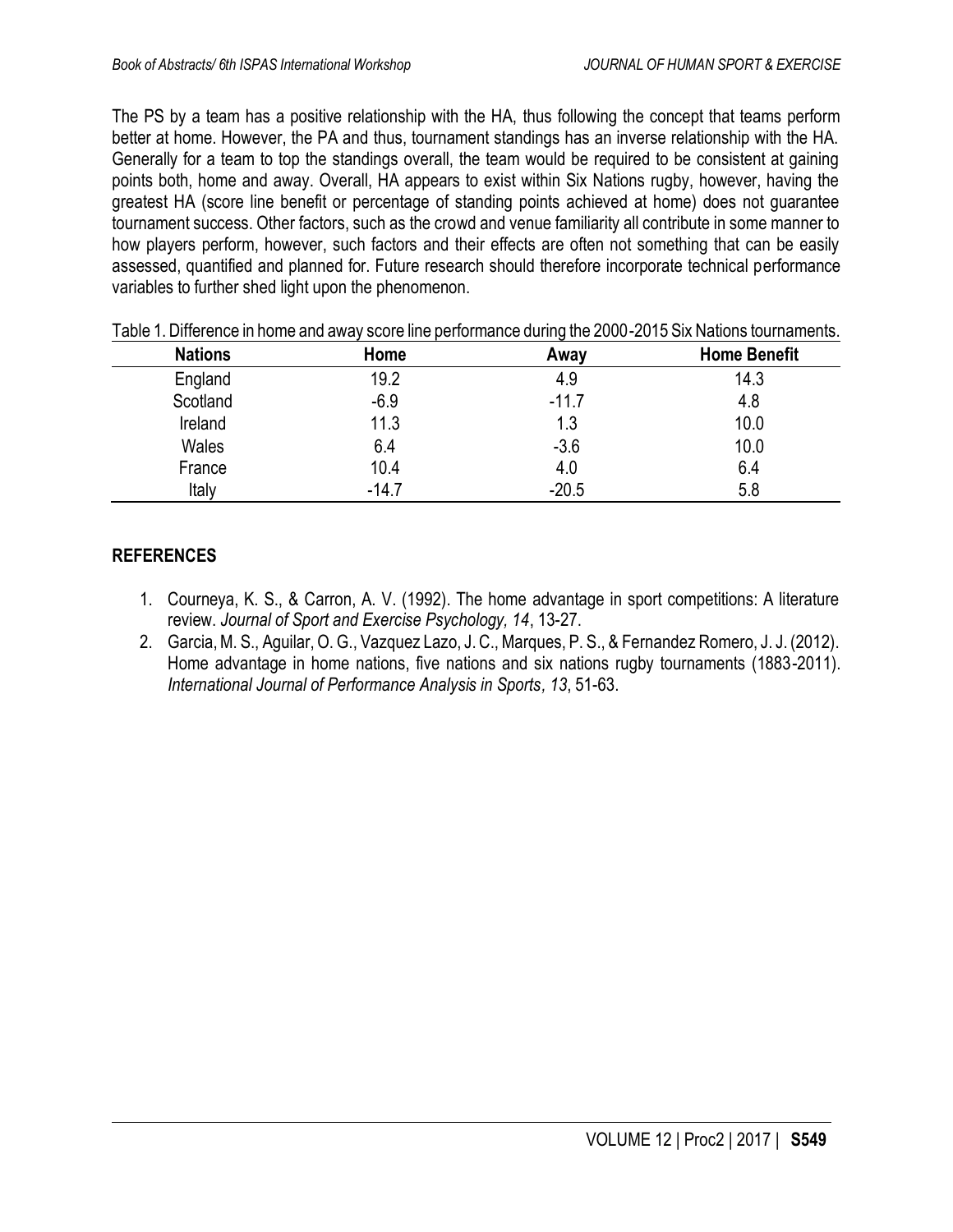## **Risk factors for horse falls in the cross-country phase of national level British Eventing one day events**

HEATHER CAMERON – WHYTOCK<sup>1</sup>, CHARLOTTE BRIGDEN<sup>1</sup>, ROBBIE WHYTOCK<sup>2</sup>

*<sup>1</sup>Myerscough College, St Michaels Road, Bilsborrow, Preston, PR3 0RY. United Kingdom. <sup>2</sup>University of Stirling, Stirling, Scotland, FK9 4LA, United Kingdom.*

## **ABSTRACT**

Horse riding is a high risk sport. Numerous injuries and deaths to horses and riders occur in the cross country phase of eventing, with 45 rider deaths documented at national or international cross-country competitions between 2007 and 2013. Cross country requires the horse and rider to jump solid, immobile fences over undulating ground, in an optimum time. This test is preceded by a dressage and showjumping test during one day events.

Research suggests that the most important cause of horse and rider fatalities and injury on the cross country is the horse falling. Statistically, the highest risk of injury / fatality is associated with a rotational horse fall, in which the horse hits and somersaults over a solid obstacle, potentially landing on the rider.

The aim of the study was to investigate the risk factors associated with horse falls in the cross country phase of national level one day British Eventing competitions.

Data were recorded at 37 eventing locations between 2003 and 2012 for horse and rider partnerships (n=2002) at national British Eventing competitions. Factors recorded included horse factors (age, gender), event factors (location, month, year, level) and rider (gender, competitive position before cross country phase). Competition results data were analysed using generalised linear mixed effect models and AIC model selection.

Results suggest that rider position in the competition before cross country is the most important predictor of horse falls. Reasons for the observed relationship may include rider psychology and physiological capabilities of the horse and rider. If the riders were aware of their position before cross country then it is a possibility that competitive riding has a part to play in the risk of a horse fall. There is a need to further investigate the influence of rider psychology on horse falls during cross country competition.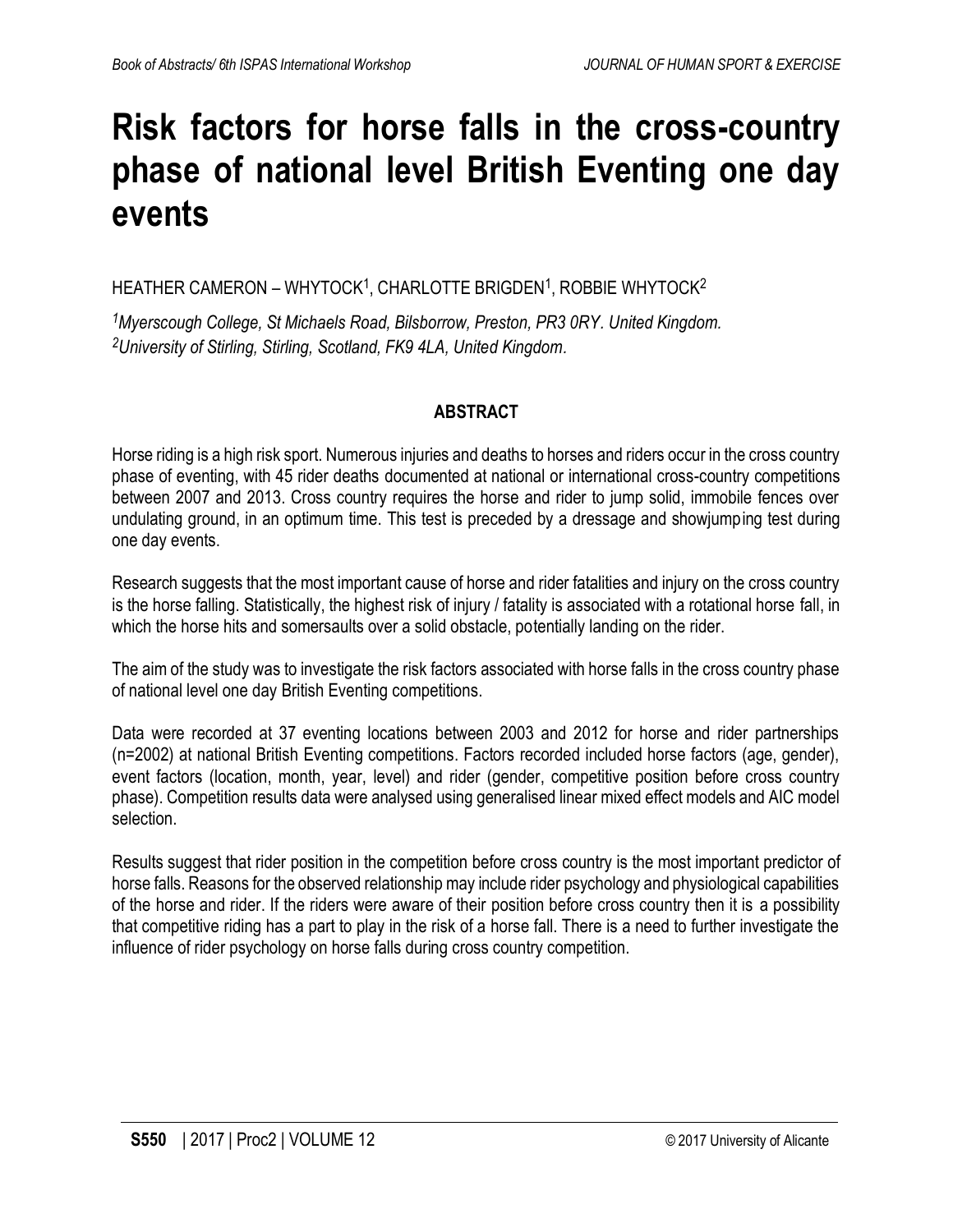## **Tennis analysis and tournament design**

## ADAM SMITH, PETER O'DONOGHUE

*Cardiff School of Sport, Cardiff Metropolitan University, Cyncoed Campus, Cardiff, CF23 6XD, Wales, United Kingdom.*

### **ABSTRACT**

The purpose of the current research is to discuss how performance analysis of tennis combined with computer simulation can provide information to assist those designing tennis tournaments. The current investigation considers reducing men's matches to the best of 3 sets and eliminating the second serve in both men's and women's singles would impact on tennis at Wimbledon.

Data for all completed matches of the 2014 Wimbledon men's and women's singles tournaments were collected from the official tournament website [\(www.wimbledon.org\)](http://www.wimbledon.org/). This allowed the chance of winning points on first and second serve to be modelled in terms of player world rankings. A simulation system was developed to simulate 1000 singles tournaments using different modelling parameters. Six versions of the simulation system were run for the singles games shown in Table 1 and summary information about tournaments was output. The simulations assumed that if players only had one serve, then points would be played the same way current second service points are currently played.

Table 1 shows that only allowing one serve increases the number of service breaks and the percentage of matches where upsets occur while also reducing the length of matches, the number of tiebreaks required and the likelihood of higher ranked players progressing within tournaments. If men's singles matches were reduced to the best of 3 sets there would be more service breaks and upsets with higher ranked players finding it more difficult to progress to the latter stages of tournaments. This use of simulation evidenced by historical match data could provide an economic way for tennis tournament organisers to determine the impact of proposed rule changes without having to run experimental competitions.

| ו טאוס דו. סווווטוטווטוו וטטטונט וטו נטטוווטווטוונט טוועטו טוווטוטווניט. |                 |       |                |       |                |         |
|--------------------------------------------------------------------------|-----------------|-------|----------------|-------|----------------|---------|
| Variable                                                                 | Women's Singles |       | Men's Singles  |       |                |         |
|                                                                          | Best of 3 sets  |       | Best of 3 sets |       | Best of 5 sets |         |
|                                                                          | 2 serves        | serve | 2 serves       | serve | 2 serves       | 1 serve |
| Sum of quarter-finalist World rankings                                   | 100.4           | 427.3 | 173.9          | 399.2 | 134.0          | 396.0   |
| %Tournaments won by 1 <sup>st</sup> or 2 <sup>nd</sup> seed              | 62.4            | 33.7  | 48.7           | 25.5  | 59.0           | 36.2    |
| %Upsets                                                                  | 30.2            | 50.4  | 35.1           | 48.2  | 31.7           | 48.7    |
| %Service breaks                                                          | 25.3            | 45.2  | 12.0           | 32.8  | 12.0           | 32.9    |
| %Sets leading to tiebreaks                                               | 8.8             | 5.1   | 17.9           | 7.0   | 31.5           | 12.7    |
| Mean match time (mins)                                                   | 91.1            | 80.4  | 100.1          | 89.9  | 163.4          | 144.3   |

## Table 1. Simulation results for tournaments under different rules.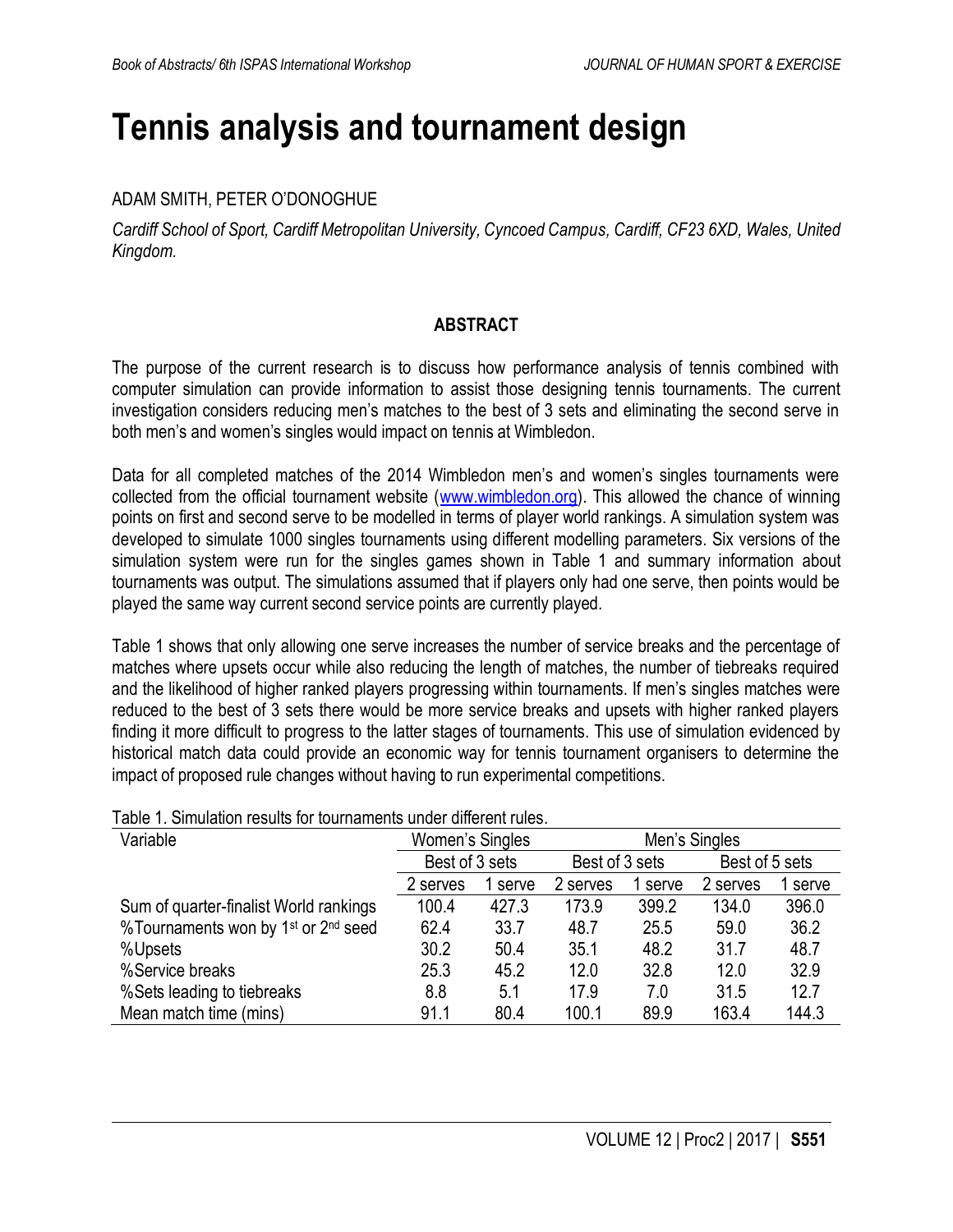## **Current physiological parameters of horse riders in equine specific education**

## C. JONES, E. BODEN

*Myerscough College, St. Michaels Road, Billsborough, Preston, Lancashire, PR3 0RY., United Kingdom.*

### **ABSTRACT**

In equestrian activities, the majority of riders will prioritise their horse's performance and fitness over their own, as they are under the impression that the horse is the only athlete in the partnership. Previous studies have discovered that amateur riders are physically weaker and have a poorer aerobic ability compared to that of other sports (Halliday, et al, 2011), and that an increased aerobic capacity helps to determine a rider's performance in competition (Devienne and Guezennec, 2000), therefore additional physical activity, and general fitness is essential. The aim of this study is to determine the current physiological parameters of female horse riders that are studying equine specific higher education courses.

In this longitudinal experimental study, female higher education students (n=18), categorised by their year groups (year one, year two and year three), and staff (n=6) participated in a maximal exertion programme to reach fatigue to allow for various physiological measurements adapted from Boden and Randle (2015) to be taken during the course of this physical activity. During the data collection period, each participant was required to wear a heart rate (HR) monitor and express their feelings regarding tiredness on a fatigue visual numeric scale.

The multiple measurements taken include; basal fitness using a 20m shuttle run (bleep test), sit and reach test and resting HR, blood lactate concentrations, body weight, body fat (four skin fold calliper method), height, reaction times and grip strength. Followed by a maximal graded exercise test on a treadmill with increasing speed and incline to induce fatigue, allowing for HR and velocity at which maximal oxygen uptake occurs (VO2max) to be measured with a Douglas Bag.

The results of the grouped data will be statistically analysed by using a two way analysis of variance (ANOVA) and furthermore, a one way ANOVA will be used to assess the fitness parameters of individuals in relation to the number of hours riding per week.

Pursuing the pilot study for this study it is evident that not all participants pushed themselves to maximum and that horse riders do not have a sufficient standard of physical fitness or a high level of physiological attributes to send achieve a greater amount in their sport.

**Keywords**: PHYSIOLOGY, RIDERS, EQUINE EDUCATON.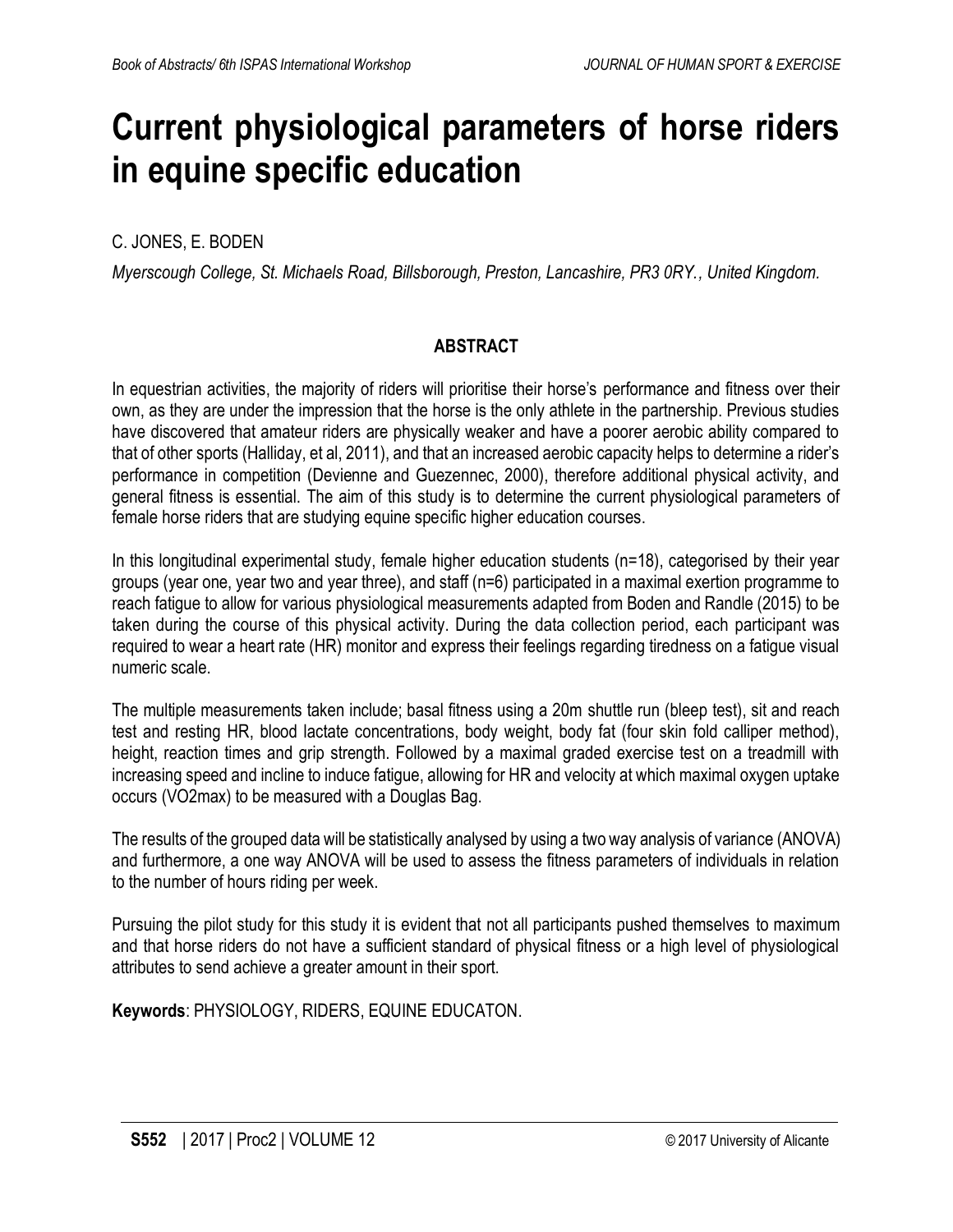## **Horse riding, exercise and fitness programmes: Are horse riders doing enough?**

## D. FLOOD, E. BODEN

*Myerscough College, St Michaels Road, Bilsborrow, Preston, PR3 0RY., United Kingdom.*

### **ABSTRACT**

Horse riding is a sport which requires skill, patience and strength, however, horse riding alone does not improve the fitness of the rider extra activities and exercise programmes should be used to improve the overall fitness of the rider. The aim of this part of the study was to gain information of the lifestyle, fitness and health choices of participants.

Participants (n=23) were given a questionnaire as part of a wider study, to gain information on the lifestyle, fitness regime and thoughts on horse rider fitness in the industry. The information received from the questionnaire allowed the participants to be split into groups for the study.

All the answers to the questionnaire were collated and analysed in an excel spreadsheet. The results of the questionnaire showed that, 78.26% of the participants rated the importance of the horse riders fitness to be in the very important category, however only 50% of those who stated a high importance actually took part in a regular exercise programme and had a healthy diet. Of the whole participant group only 39.13% took part in a regular exercise programme when compared to the 60.87% who don't take part in a routine exercise programme.

The results of this study suggest that overall the participation of horse riders in regular exercise programmes off the horse are low, when compared to participation of the fitness training of other sports. An improvement in the participation of horse riders in fitness and exercise regimes could anecdotally reduce the risk of horse rider falls and injuries, and improve the overall sporting performance of the rider.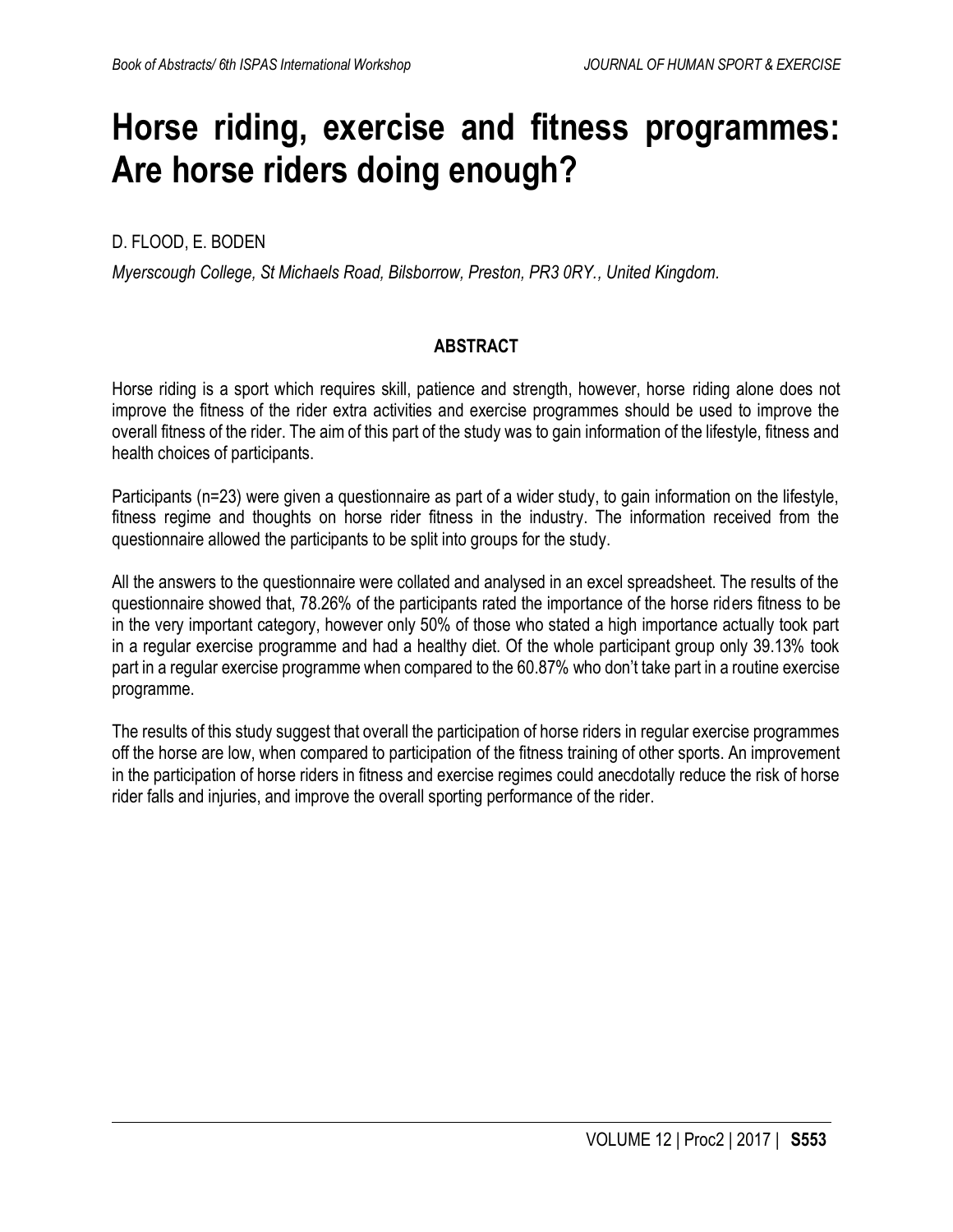## **Do stride length and height indicate a racehorse's ability?**

M. SULLIVAN, E. BODEN

*Myerscough College, St Michaels Road, Bilsborrow, Preston, PR3 0RY., United Kingdom.*

### **ABSTRACT**

The Thoroughbred Racing Industry is unique in its ability to attract a huge array of public attention from people in all different walks of life. The athletic prowess of the racehorses and the success that can be achieved is witnessed on a global scale. There are multiple factors which contribute to a successful racehorse, however it has been described that training is responsible for 70% of this success. The aim of this study is to determine whether stride length in training and height affect a racehorse's ability.

Stride Measurements (metres) will be collected through a piece of equipment called EquinITy, which measures stride length through a GPS system when a light weight girth sleeve is applied to the horses tack. Stride length measurements will be taken between furlong 5 and 6 as the gallop isn't inclined on this part. A group of horses (n=13) in training with Kübler Racing Ltd will take part in this study and stride length measurements will be taken from the Kingsdown and Long Gallops, Lambourn. Height measurements (centimetres) will be recorded using a measuring stick and time form ratings will be gathered from the Official Time Form Rating site. This research will benefit the industry as through performance analysis beneficial parameters will be highlighted to trainers and this can increase the chance of success.

An increase in knowledge of how stride length and height impact a horse's performance may help to improve success.

**Keywords**: STRIDE LENGTH, HEIGHT, ABILITY, TIME FORM RATINGS, SUCCESS.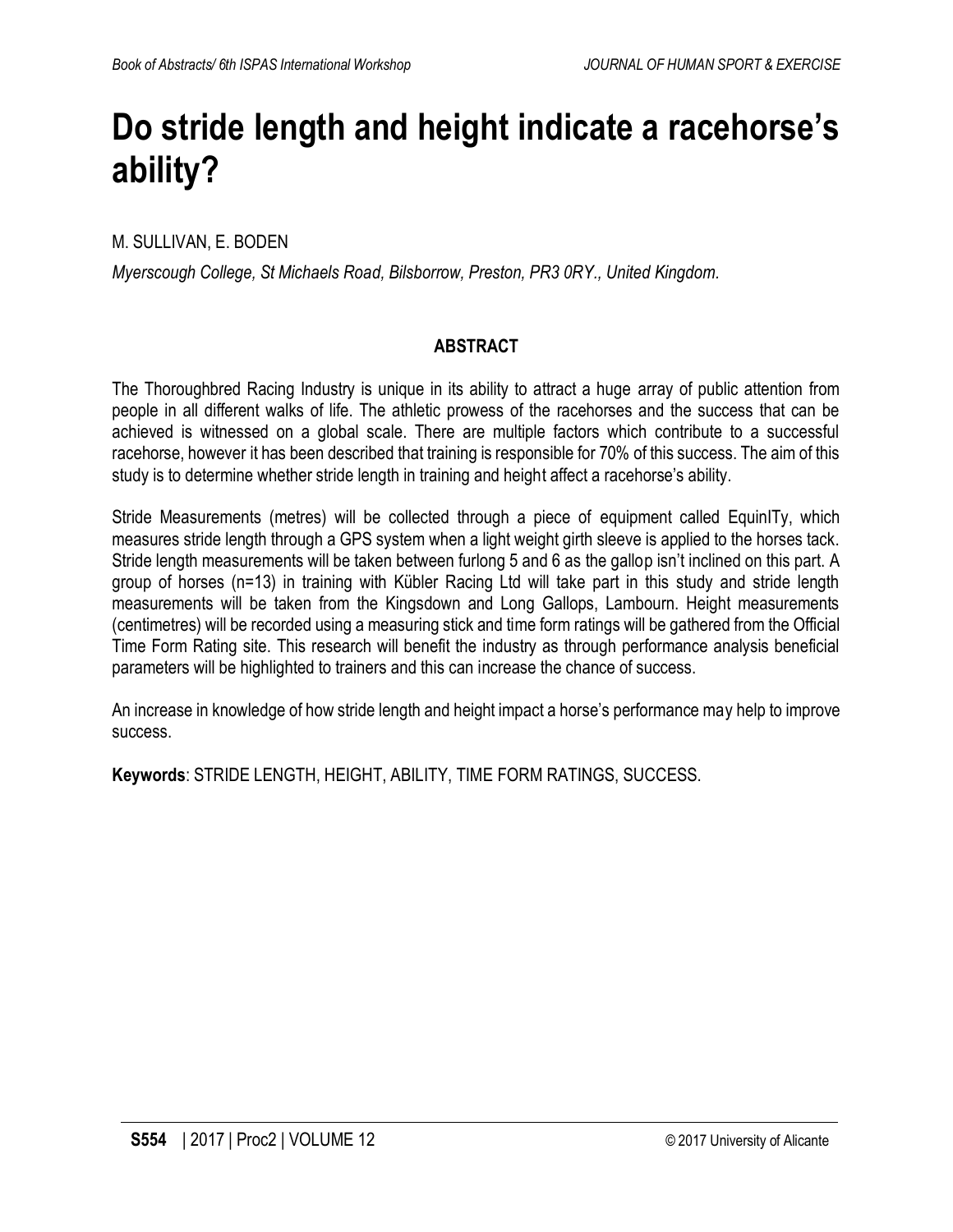## **A ranking system for Gaelic football teams: factors that influence success**

SHANE MANGAN<sup>1,2</sup>, KIERAN COLLINS<sup>1,2</sup> *1 Institute of Technology Tallaght, Ireland. <sup>2</sup>Gaelic Sports Research Centre, Ireland.*

### **ABSTRACT**

The current investigation aimed to create an objective ranking of Gaelic football teams. The research examined various factors to assess their relationship to a team's ranking.

A modified version of the Elo Ratings formula (Elo, 1978) was used to create a ranking of Gaelic football teams. A total of 1101 competitive senior Inter County matches from 2010-2015 were incorporated into calculations. Factors that were examined between top and bottom rated teams included population, registration numbers, previous success at senior and underage levels, financial income from the GAA and number of clubs in a county.

At the end of the 2015 season, the highest rated team had 2194 Elo points, more than 3 times the amount of the lowest rated team (709 Elo points). The top 5 rated teams won significantly more ( $p = 0.01$ ) senior All Ireland titles than lower rated teams in the last 15 years. The top 5 rated teams won significantly more minor provincial titles and All Ireland titles than lower rated teams in the last 15 years. The bottom 5 rated teams had a significantly lower (p = 0.04) ratio of Gaelic football teams to hurling teams in comparison to the top 5 rated teams. From 2011 to 2015, the number of registered GAA players went up 20.51%  $\pm$  13.86% on average. Although there was a non significant difference between top and bottom rated teams in terms of financial income from the GAA, the top rated team received more money per registered player for games development, than the rest of the top 10 teams combined (2010-2014).

Gaelic football teams can be objectively ranked using a modified Elo Ratings formula. In order to develop a successful senior team, counties should focus on the development of their underage players, particularly up to U18 level.

**Keywords**: GAELIC FOOTBALL, ELO RATING SYSTEM, RANKING TABLE, SENIOR SUCCESS, UNDERAGE SUCCESS

#### **REFERENCE**

1. Elo, A. E. (1978). The rating of chess players, past and present. Arco Publications.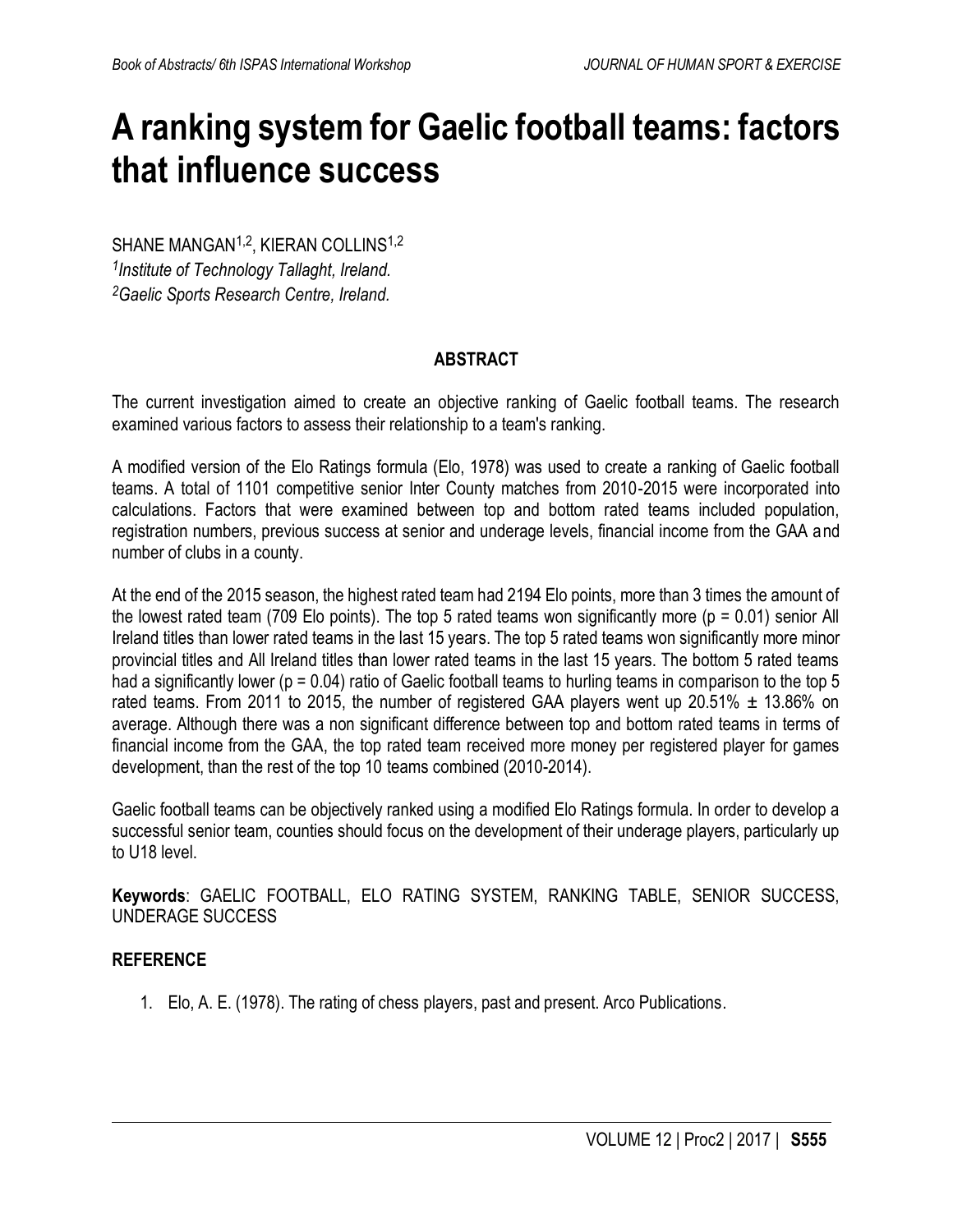## **The statistical analysis of goalkeeper puck-outs during hurling matches**

S. KELLY, P.J. BYRNE

*Institute of Technology Carlow, Ireland.*

### **ABSTRACT**

Hurling is one of Ireland's native Gaelic Games which is played between two teams of fifteen players on a grass rectangular pitch. The game is often referred to as one of the fastest field games in the world, however, published research into specific aspects of the game are still minimal. The aim of this investigation was to quantitatively analyse hurling goalkeeper puck-outs from senior Inter-County hurling matches during the 2014 All-Ireland league and championship season with a focus on which direction the sliotar (ball) followed when primary possession was not won.

Match (n = 18) recordings were taken from terrestrial television, digitised to DVD and then imported and analysed through SportsCode analysis software. 1031 puck-outs were observed with outcome measures documented respectively. To investigate the directional distribution from the puck-outs, four categories were created referring to each direction (Backwards, forwards, left and right).

Statistical analysis revealed that there was a significant difference ( $p \leq 0.001$ ) between the four directions the sliotar followed from puck-outs. Post-hoc tests revealed that the breaking-ball was redirected backward (21.5  $\pm$  3.87 puck-outs) significantly more than the other three directions, which comprised of forward (11.4  $\pm$  2.95 puck-outs), left (3.1  $\pm$  1.83 puck-outs) and right (3.7  $\pm$  1.64 puck-outs). 54% of all breaking ball puck-outs were redirected back towards the goalkeeper with 29% of puck-outs directed forward towards the opposition's goal. The sliotar was redirected left and right, 8% and 9% respectively from these puck-outs.

There are still many questions to be answered about hurling puck-outs, however, the significant differences revealed with respect to the four directions the sliotar followed from puck-outs support the implementation of offensive and defensive strategies by hurling team coaches.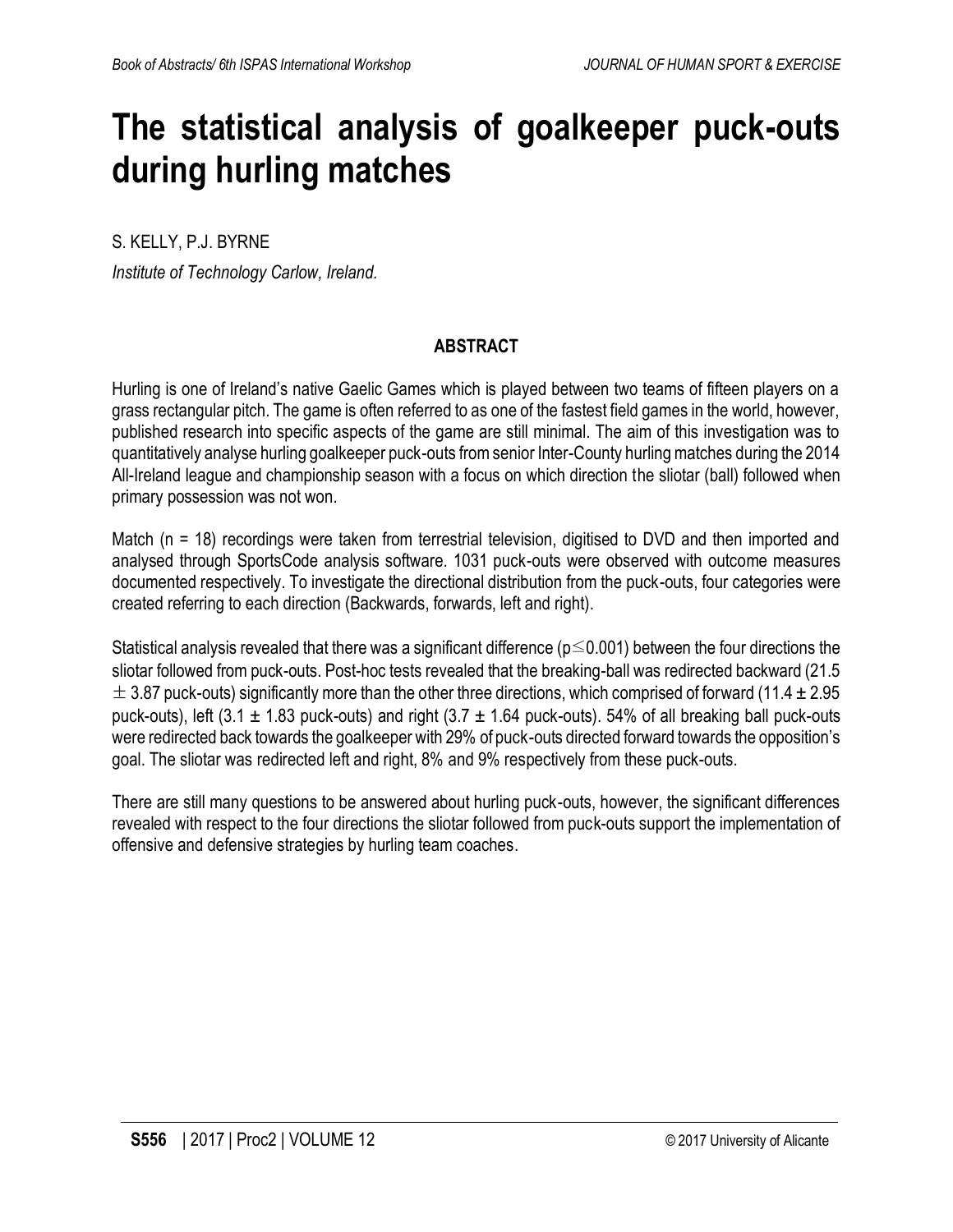## **Engaging the players in the performance analysis process in a club hurling team**

### STEPHEN BEHAN, DENISE MCGRATH

*MSc Coaching & Exercise Science, University College Dublin, Ireland.*

### **ABSTRACT**

A Performance Analysis (PA) program was introduced into a senior hurling team in Dublin. Existing literature defines the coach as the 'gatekeeper' of information in the practice of PA, with the athlete's performance being the subject of that information. Players are often not included in the process of PA itself, which could potentially have a negative impact on the motivation of the athlete.

A player-centered approach was adopted through out the process, with the hope of establishing an incremental change in the culture of the team. Team management and analyst defined operational definitions and potential performance indicators, from which the players chose focus points for each game. This being an amateur organisation did not allow for regular video sessions so video analysis was provided for each focus point and privately shared with the team through social media. Players led discussions then took place through the same platform. However, as the season progressed, player feedback waned.

A new format was introduced, and player engagement significantly increased. Individual player feedback systems were also introduced. Together, these resulted in training interventions and a successful finish to the season. This player-centered approach has started a reflective culture within the team, which can increase the player's intrinsic motivation. While there is a large amount of research into PA as a process, there is only a small amount of research focusing on the athletes at the centre of this process. Taking into account different pedagogical needs of players, along with the advancements in coaching science, it is warranted that the two strands should become more closely linked in the future.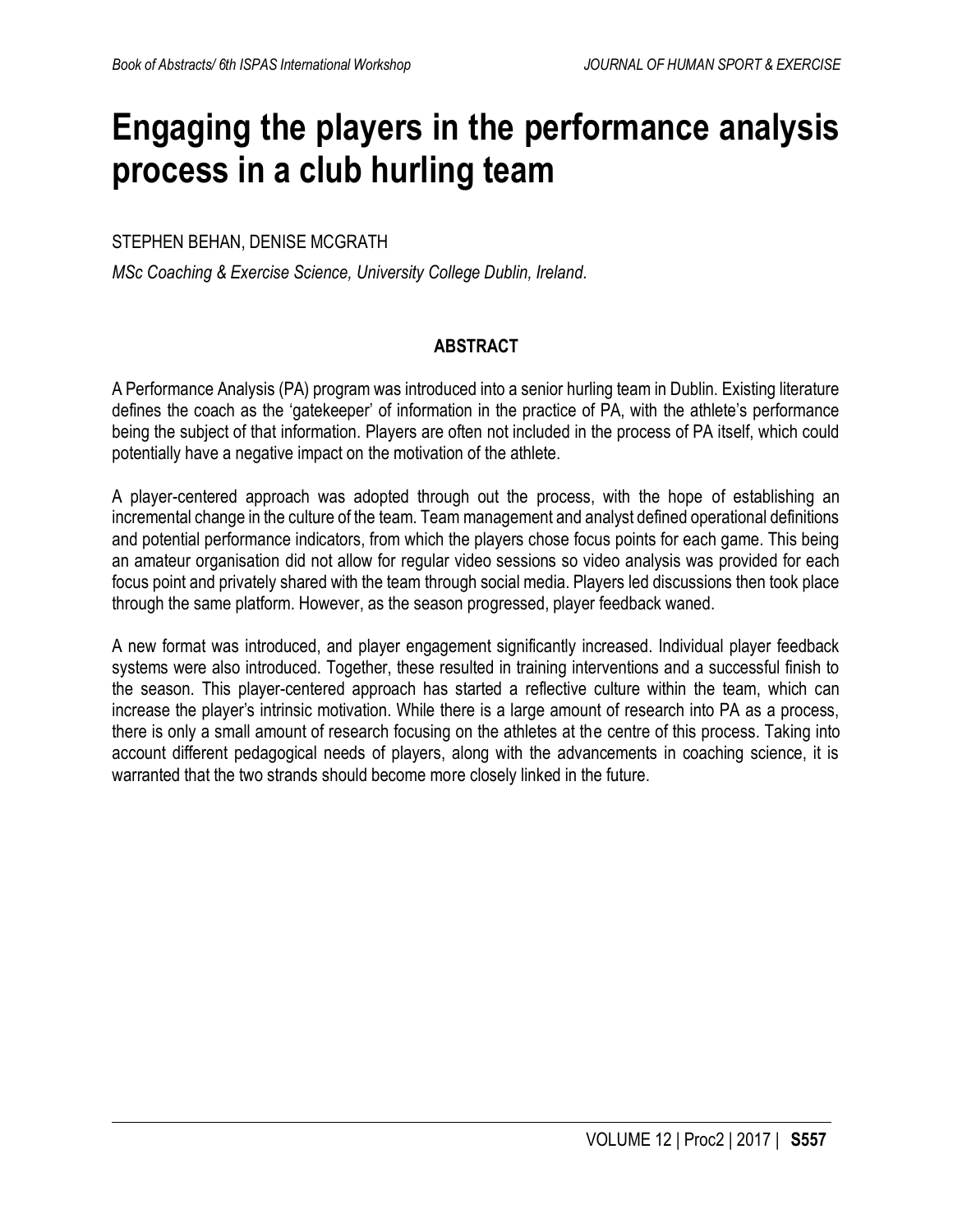## **A statistical analysis of Kilkenny Senior Hurlers during the 2015 season**

LOUISE BYRNE, EMMA BYRNE

*Institute of Technology Carlow, Ireland.*

### **ABSTRACT**

Hurling is a multi directional and multi skilled field sport. It is native to Ireland and is labelled the world's fastest field sport. The levels of popularity and participation levels in hurling have increased but research in this area remains limited in comparison to other team sports. This case study gives an insight into Kilkenny's route to Leinster Championship and All Ireland Titles in 2015. The aim of this research was to assist management and players throughout the season and benchmark performance for specific KPI's.

Various KPI's were agreed between players and the management team and were the focus of all analysis from each game. In total 10 games (n=10) were analysed which included 6 League matches, 2 Leinster Championship games and 2 All Ireland series games. These were analysed using video footage obtained by independent video footage and from broadcasters. These were imported into Sportscode video analysis software to be analysed post match.

KPI's analysed in all 10 games were Scores, Attempts, Puckouts, Frees, Blocks/hooks, Lost Possession and Breaking ball.

Key findings included Kilkenny scoring 16 goals whilst conceding 10 goals to their opponents. Total points scored 195 with Kilkenny conceding 187. Kilkenny had 54% success rate from attempts whilst opponents had collectively higher at 64.5% successful scores from attempts.

Kilkenny are known for their high intensity and work rate which they bring to games particularly when turning over opposition which is evident in Blocks/hooks with 171(65%) in comparison to opposition 92(35%) over the seasons competitive games.

These KPI's were used to plan training sessions and formed the basis of the agenda at team meetings in preparation for upcoming games. Player's engagement in the process and their understanding of the whole process evolved since its introduction. Only the sums and means were tabulated from data obtained from analysis as no further statistical analysis were needed in this case.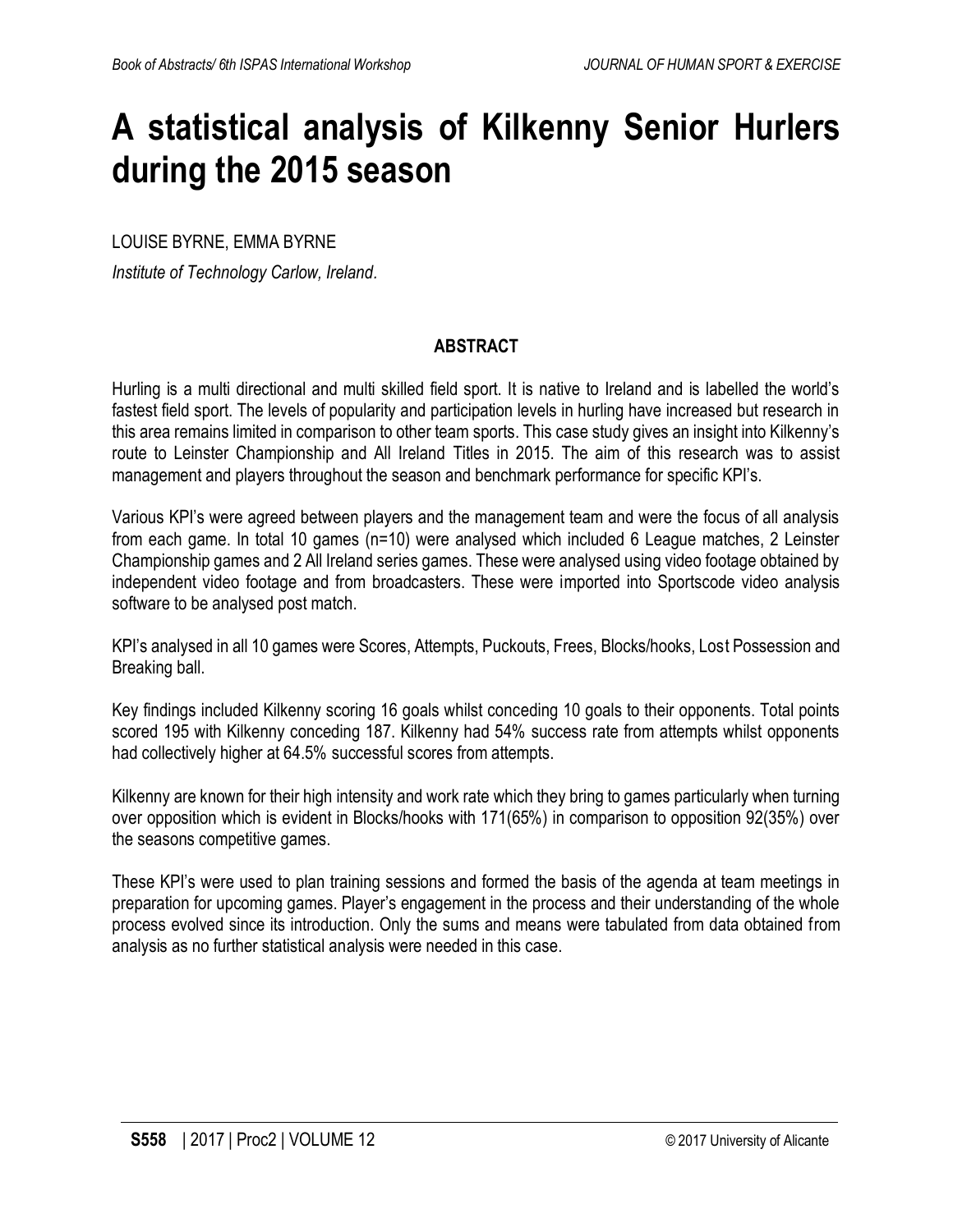## **An analysis of shooting attempts in Inter County Gaelic football**

SHANE MANGAN<sup>1,2</sup>, KIERAN COLLINS<sup>1,2</sup> *1 Institute of Technology Tallaght, Ireland. <sup>2</sup>Gaelic Sports Research Centre, Ireland.*

## **ABSTRACT**

The aim of this research was to investigate differences in shot outcomes and the build up to shots in Inter County Gaelic football. The study investigated differences in shot outcome, shot location, origin of shots and length of attacks in the build up to shots.

A total of 10 competitive senior men's Inter County Gaelic football matches from the 2014 and 2015 seasons were analysed. Both teams in every game were included in the study. Analysis of each game was carried out using SportsCode© software. A shot analysis template was designed and tested for intra-rater reliability. A series of Mann-Whitney U tests were conducted to compare the recorded key performance indicators between winning versus losing teams, home versus away teams and key versus regular games. A one-way ANOVA was used to compare scoring efficiency between shot zones and to compare length of attacks.

A significant difference was evident between shot location and scoring efficiency at the corresponding shot location (p=0.02). The variation of attack times in the build up to shots was significantly different (p=0.00), with 42.6%  $\pm$  10.5% of shots coming after attacks lasting 10 to 20 seconds. A ratio of shots taken to shots conceded was found to be significantly higher (p=0.01) for winning teams (1.3  $\pm$  0.3) in comparison to losing teams (0.8  $\pm$  0.2). The percentage of shots that originated from opposition kick outs were significantly different (p=0.046) between winning teams (15.4%  $\pm$  4.2%) and losing teams (10.4%  $\pm$  4.1%). In key games (Finals & Semi Finals), a significantly (p≤0.001) higher percentage of shots originated from a team's own kickouts compared to regular games.

Shot location will influence the likelihood of a shot being scored. The location and importance of the game will influence how a team attacks and defends.

**Keywords**: GAELIC FOOTBALL, SHOT LOCATION, SCORING EFFICIENCY, SHOT RATIO, SHOT ORIGIN.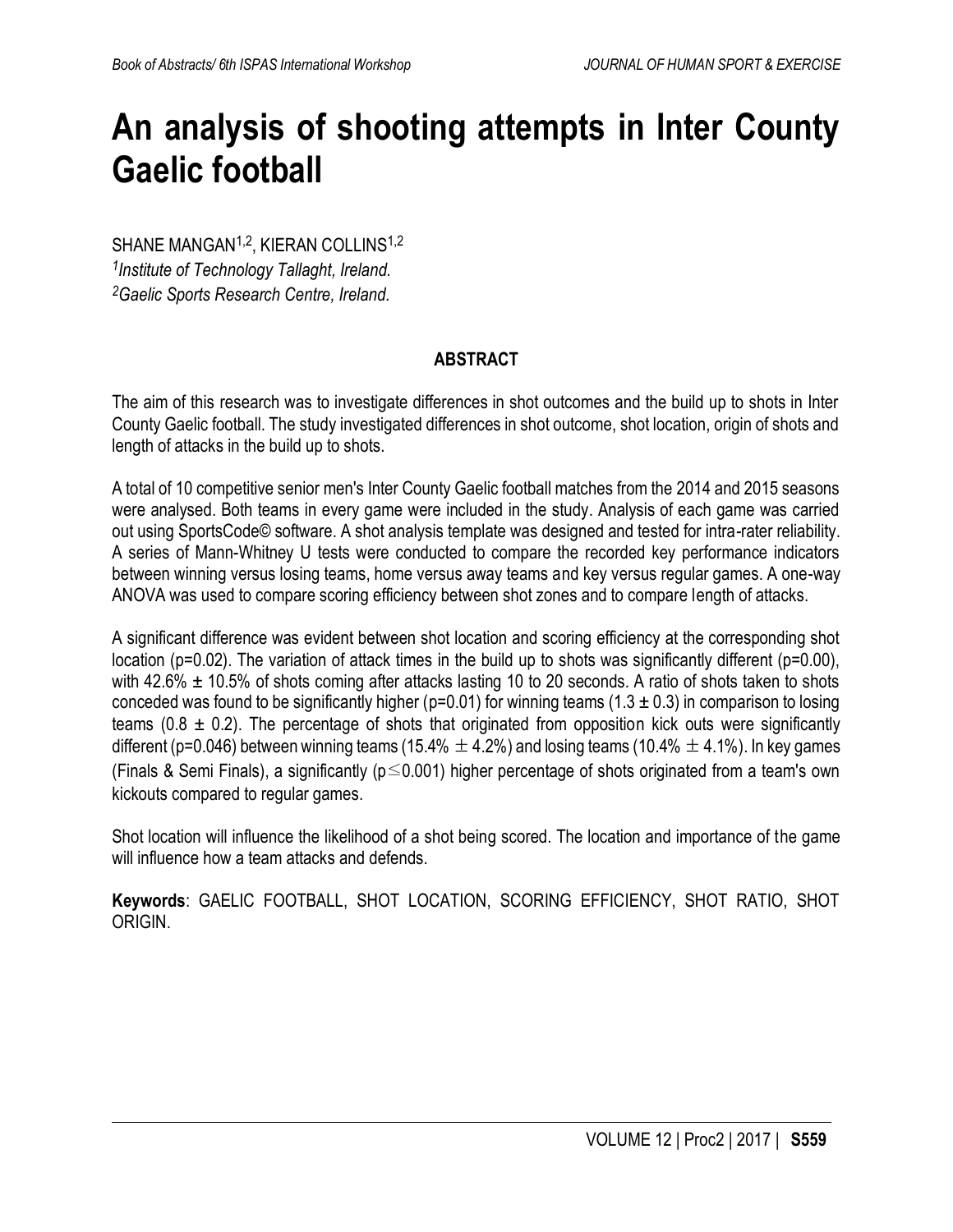## **Offloading in the 2015 Rugby World Cup**

JOHN FARRELL *Institute of Technology Carlow, Ireland.*

### **ABSTRACT**

The aim of this study is to assess offloads during the Rugby World Cup 2015. Hendricks et al. (2013) described the offload as where the player in possession of the ball is tackled by the opposition, in the contact the ball carrier tries to pass or hand the ball to their team. In rugby union an offload is used by attacking teams to keep possession, continuing the attack, and with the intention of breaking the defensive cover to score a try (Pulling and Stenning, 2015).

The 48 games were coded using Sportscode Pro, exported into excel and will be analysed through SPSS. An offload was coded into nine categories. Those categories are the area on the field (1), playing position and team (2), time the offload was performed (3), the number of tacklers (4), position of the tackle (5), offload outcome (6), offload type (7), outcome of the possession (8), and meters made (9).

Results will highlight the accuracy of teams offloading game and show the areas on the field that teams most offload in. The results will be analysed across Tier 1 and Tier 2 nations along with a comparison of Northern and Southern Hemisphere teams. Offloads will also be compared across successful and unsuccessful teams. Prim and van Rooyen (2013) highlighted that winning teams in rugby league were associated with being able to perform an offload successfully.

The results will aim to shed some light on teams offloading pattern and shed some light on their risk taking. Results from Pulling and Stenning (2015) found a difference of 7.5% in tries scored from offloads when Northern and Southern Hemispheres were compared. However, there has been no published research on offloads from any of the previous Rugby World Cups.

- 1. Hendricks, S., Roode, B., Mattews, B., and Lambert, M. (2013). Defensive Strategies in Rugby Union. Perceptual and Motor Skills, 117(1), 1-23.
- 2. Prim, S., and van Rooyen, M. (2013). Rugby. In: McGarry, T., O'Donoghue, P. and Sampaio, J. (Eds.) Routledge Handbook of Sports Performance Analysis (pp. 338-356). London : Routledge.
- 3. Pulling, C., and Stenning, M. (2015). Offloads in Rugby Union: Northern and Southern Hemisphere International Teams. International Journal of Performance Analysis in Sport. 15, 217-228.
- 4. Van Rooyen, M.K., Lambert, M.I., and Noakes, T.D. (2006). Movement time as a predictor of success in the 2003 Rugby World Cup Tournament. International Journal of Performance Analysis in Sport, 6(1), 30-39.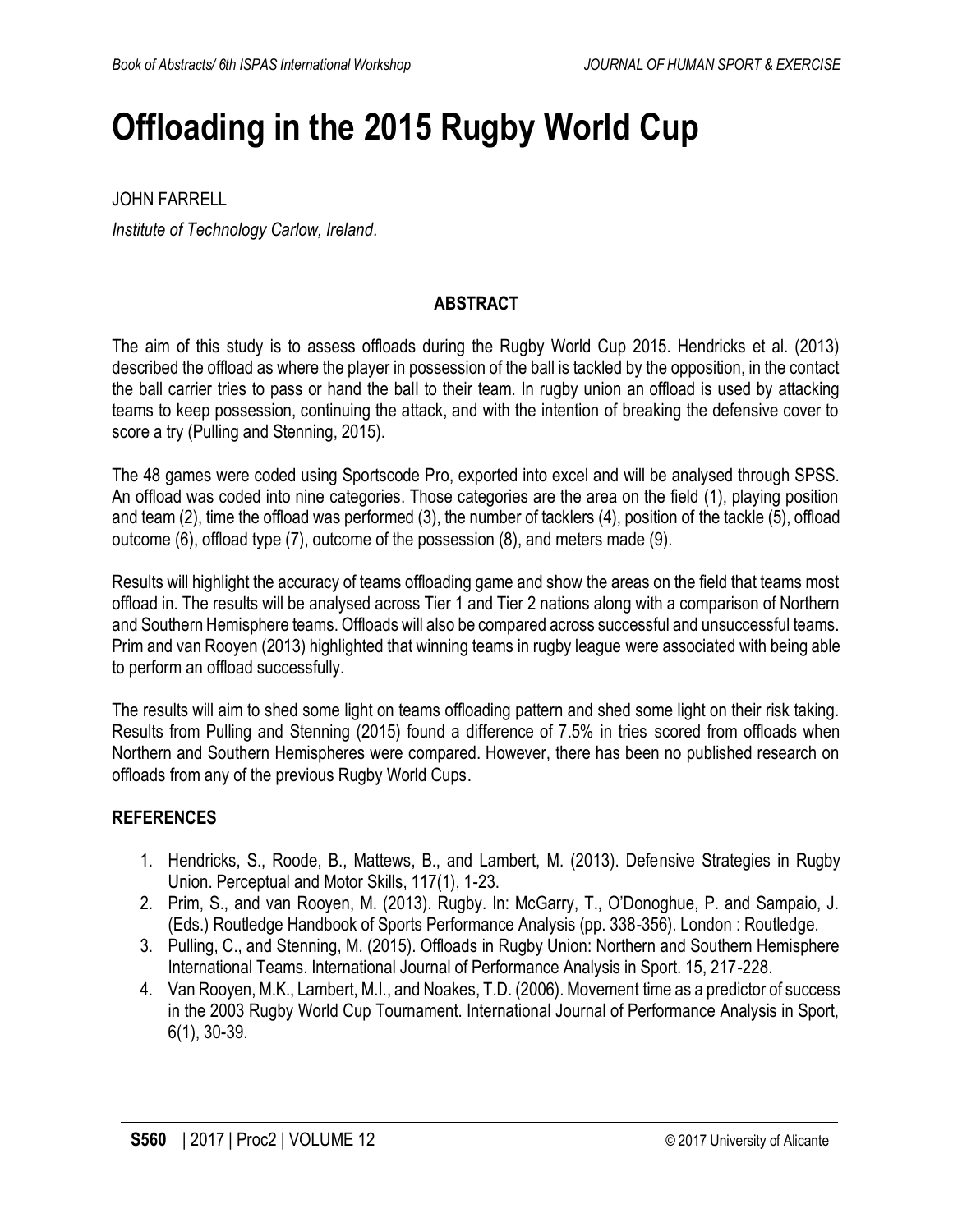## **European Junior Championships as a prerequisite for Olympic success in swimming**

CIARÁN TONER<sup>1</sup>, ROBERT MOONEY<sup>2</sup>, ALAN SWANTON<sup>3</sup>

*<sup>1</sup>Carlow Institute of Technology, Ireland. <sup>2</sup>NUI Galway, Ireland. 3 Irish Institute of Sport, Ireland.*

### **ABSTRACT**

Current research has focused on athlete career trajectories and how this can be used a form of talent identification. According to Abernethy 2008, countries are attempting to develop structures to identify exceptionally gifted athletes as early as possible so they can focus available resources on promising individuals and promote their development in a sport. Research on career trajectories in swimming carried out by Allen et al., 2014, highlighted that a pathway towards elite performance is a critical factor in talent identification. This paper aims to establish: (i) the number of European Junior (EJ) athletes who progressed to Olympics, (ii) is a EJ medallist more likely to compete/medal at the Olympics.

A user friendly database was created in MS Excel to analyse large amounts of data extracted from Swimrankings.net. Data was gathered from Men's 50/100/200/400/1500 Freestyle events ranging from 2001 to 2012.

| Olympic | EJ        | Olympians | %          | Olympic    | Olympic |
|---------|-----------|-----------|------------|------------|---------|
| Cycle   | Finalists |           | Transition | Finalists  | Medals  |
| Athens  | 280       | 56        | 19.9%      | 10         |         |
| Beijing | 271       | 122       | 45%        | 21         |         |
| London  | 308       | 124       | 40.2%      | 27         |         |
| Total   | 818       | 207       | 25.3%      | 37         | 16      |
|         |           |           |            | (athletes) |         |

Table 1. Olympic cycle transition.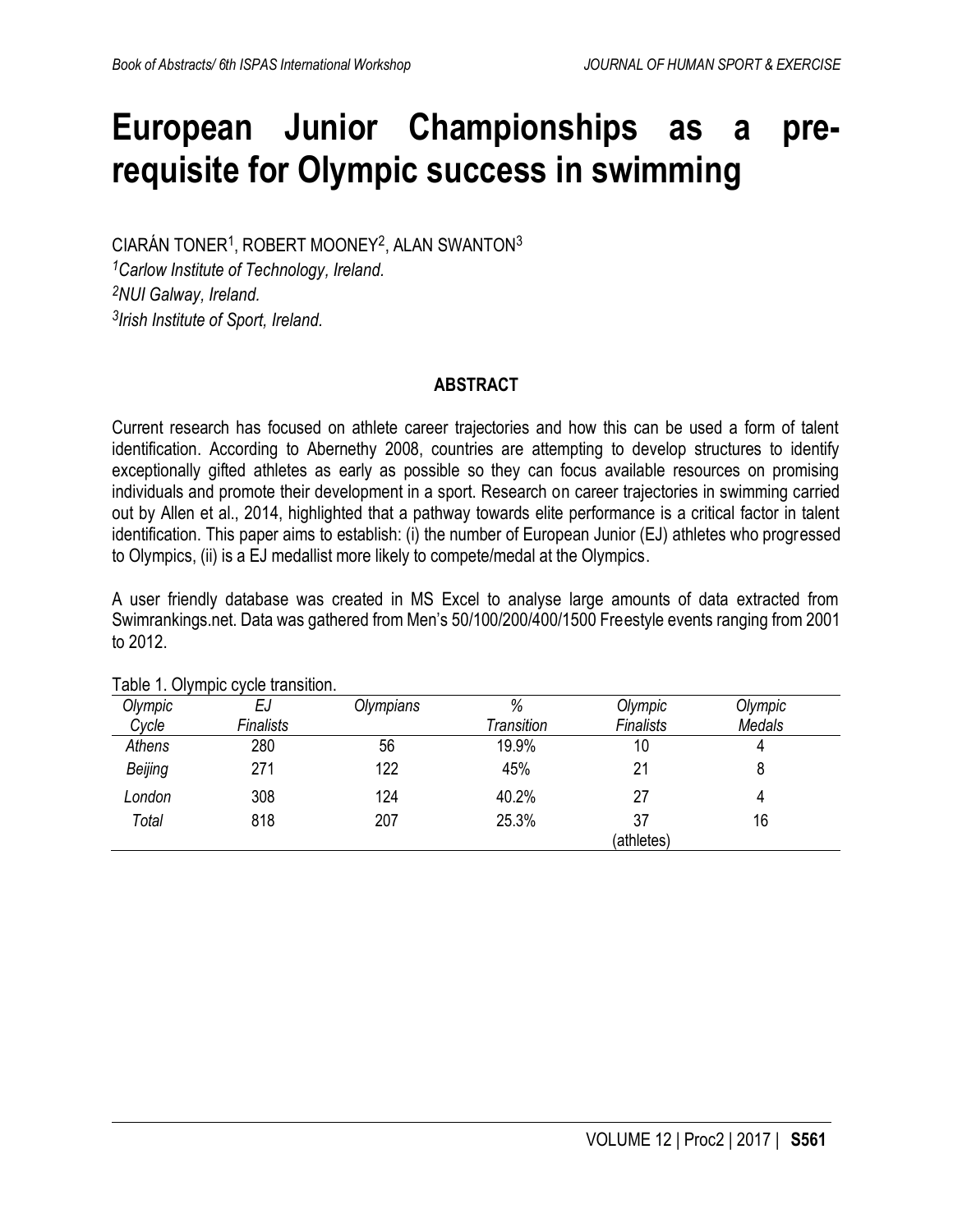| Event     | EJ        | Olympians | %                 | Olympic          | Olympic |  |
|-----------|-----------|-----------|-------------------|------------------|---------|--|
|           | Finalists |           | <b>Transition</b> | <b>Finalists</b> | Medals  |  |
| 50m       | 81        | 24        | 29.6%             | 3                | 3       |  |
| Freestyle |           |           |                   |                  |         |  |
| 100m      | 85        | 25        | 29.4%             | 4                | 0       |  |
| Freestyle |           |           |                   |                  |         |  |
| 200m      | 88        | 33        | 37.5%             | 4                |         |  |
| Freestyle |           |           |                   |                  |         |  |
| 400m      | 80        | 24        | 30%               | 3                | 0       |  |
| Freestyle |           |           |                   |                  |         |  |
| 1500m     | 210       | 18        | 8.5%              | 5                |         |  |
| Freestyle |           |           |                   |                  |         |  |

#### Table 2: Freestyle event transition.

Results highlight that 25% of European Junior finalists transition to the Olympics, with 45% of medallists making this transition. 5% of athletes who finaled at EJ went on to medal at the Olympics. One Some key findings from this study so far: ten athletes who have medalled at Olympics in the chosen events nine also medalled at EJ. Eight of these athletes medalled in the same event at the Olympics as they did at EJ. A further analysis of male and female events in is on-going at present.

- 1. Abernethy, B. (2008). Introduction: Developing expertise in sport how research can inform practice. *In V (Eds.), Developing sport expertise* (pp. 1–14*)*. Abingdon: Routledge.
- 2. De Bosscher, V., De Knop, P., Van Bottenburg, M. and Shibli, S. (2006). A conceptual framework for Analysing sports policy factors leading to international sporting success, *European Sport Management Quarterly*, 6(2), pp. 185–215.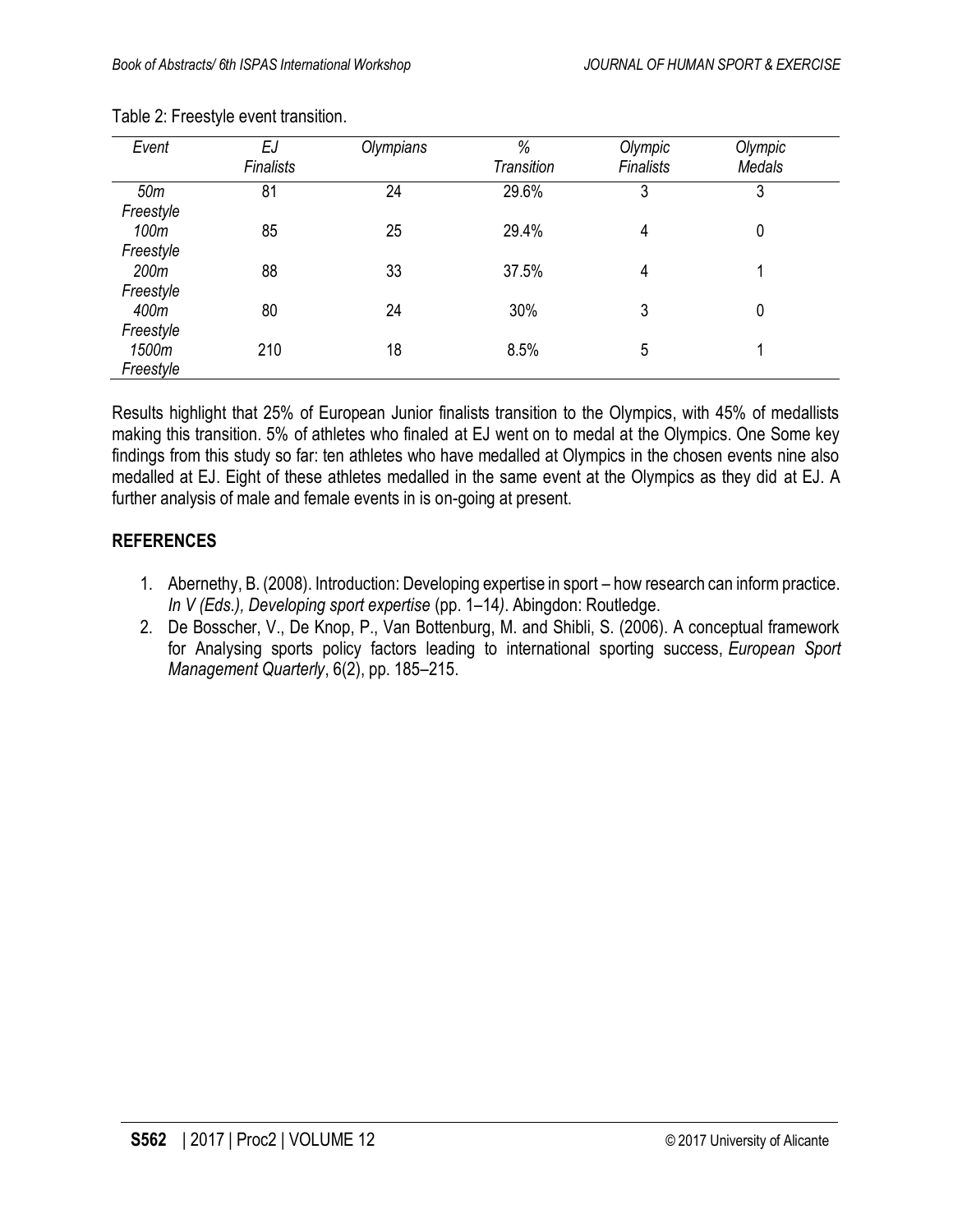## **The effect of partial sleep deprivation on agility and vertical jump in basketball players**

KAMRAN HOSSEINZADEH GHASEMABAD, TENGKU FADILAH TENGKU-KAMALDEN

*Department of Sport Studies, Faculty of Educational Studies, Universiti Putra Malaysia, 43400 Serdang, Selangor Malaysia.*

### **ABSTRACT**

The aim of this study was to examine the effects of partial sleep deprivation on two consecutive nights on agility and vertical jump of basketball players. Participants of this study were 30 healthy Iranian basketball players (male, Mage = 18.8 years (SD =  $\pm$ 1),) who had at least 5 years' experience in the secondary league of Iran, they were randomly assigned in partial sleep deprivation (PSD) (n= 15) and control group (n= 15). A pretest-posttest design was used in the present study. Two post-test was conducted after the first and second night of sleep deprivation. All the tests has been measured and recorded, and data were analyzed by SPSS version 22.

Result of repeated measure ANOVA illustrate that, a significant difference between the scores of treatment group in the three times of measurements, while the results of control group were not significant between the pre-test, post-test 1 and post-test 2. Subjects in PSD groups had a significant changes (P ˂.05) in the first night of sleep deprivation and even more significant decrease  $(P < 0.05)$  in the second night of sleep deprivation, however, control group has no significant differences ( $P > 05$ ) in their performance in all the measurement.

In conclusion partial sleep deprivation has significant effects on agility and vertical jump of basketball player and this effects is more outstanding when it goes for two consecutive nights.